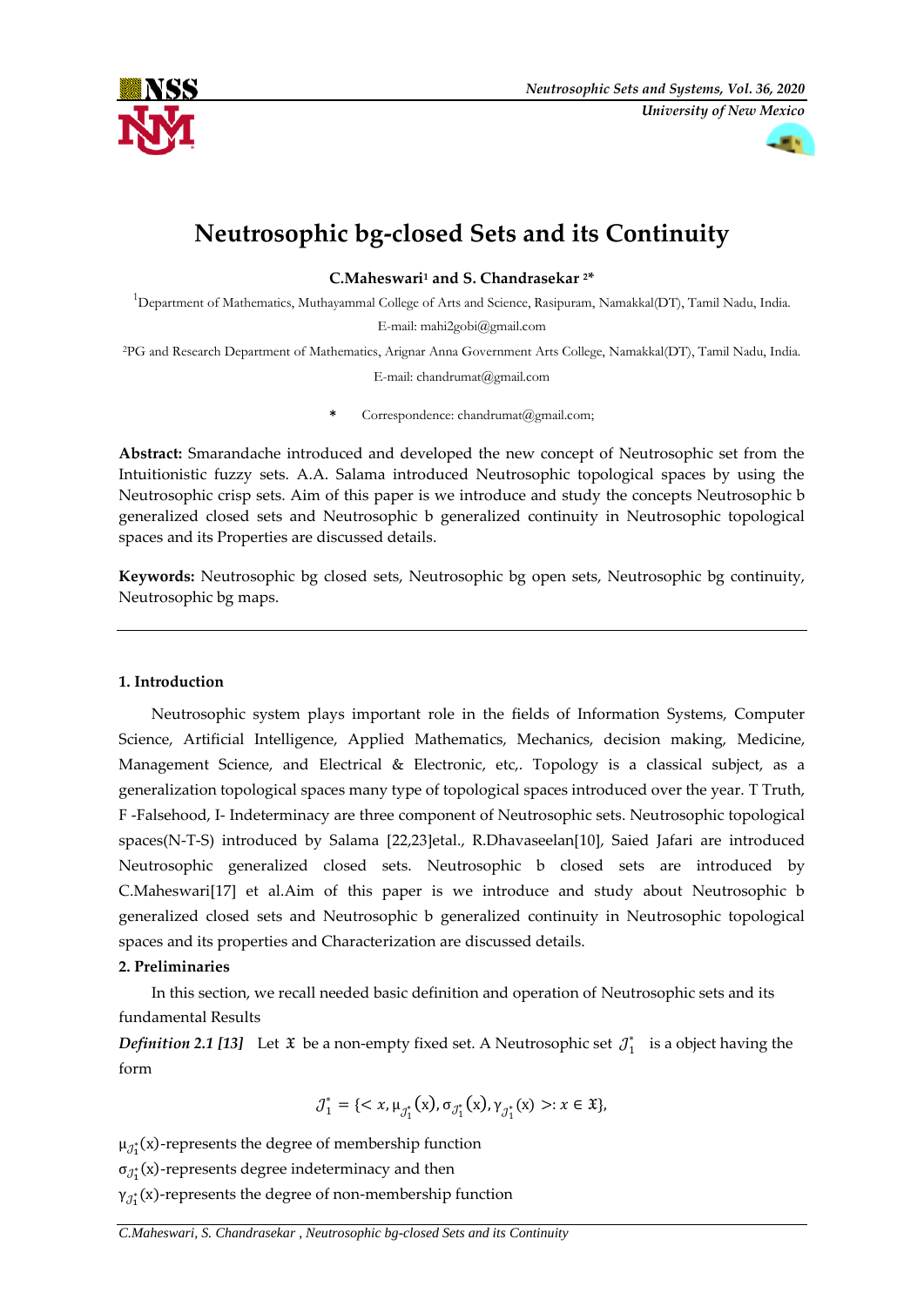*Definition 2.2 [13]*. Neutrosophic set  $J_1^* = \{ \langle x, \mu_{J_1^*}(x), \sigma_{J_1^*}(x), \gamma_{J_1^*}(x) >: x \in \mathfrak{X} \}$ , on  $\mathfrak{X}$  and  $\forall x \in \mathfrak{X}$ then complement of  $J_1^*$  is  $J_1^{*C} = \{ \langle x, \gamma_{J_1^*}(x), 1 - \sigma_{J_1^*}(x), \mu_{J_1^*}(x) \rangle : x \in \mathfrak{X} \}$ *Definition* 2.3 [13]. Let  $\mathcal{J}_1^*$  and  $\mathcal{J}_2^*$  are two Neutrosophic sets, ∀x ∈  $\mathfrak{X}$  $\mathcal{J}_1^* = \{ \langle x, \mu_{\mathcal{J}_1^*}(x), \sigma_{\mathcal{J}_1^*}(x), \gamma_{\mathcal{J}_1^*}(x) \rangle : x \in \mathfrak{X} \}$  $\mathcal{J}_2^* = \{ \langle x, \mu_{\mathcal{J}_2^*}(x), \sigma_{\mathcal{J}_2^*}(x), \gamma_{\mathcal{J}_2^*}(x) \rangle : x \in \mathfrak{X} \}$ Then  $J_1^* \subseteq J_2^* \Leftrightarrow \mu_{J_1^*}(x) \le \mu_{J_2^*}(x), \sigma_{J_1^*}(x) \le \sigma_{J_2^*}(x) \& \gamma_{J_1^*}(x) \ge \gamma_{J_2^*}(x)$ *Definition* 2.4 [13]. Let  $\mathfrak X$  be a non-empty set, and Let  $\mathcal J_1^*$  and  $\mathcal J_2^*$  be two Neutrosophic sets are  $J_1^* = \{ \langle x, \mu_{J_1^*}(x), \sigma_{J_1^*}(x), \gamma_{J_1^*}(x) \rangle : x \in \mathfrak{X} \}, \ J_2^* = \{ \langle x, \mu_{J_2^*}(x), \sigma_{J_2^*}(x) \rangle : x \in \mathfrak{X} \}$ Then 1.  $\mathcal{J}_1^* \cap \mathcal{J}_2^* = \{ \langle x, \mu_{\mathcal{J}_1^*}(x) \cap \mu_{\mathcal{J}_2^*}(x), \sigma_{\mathcal{J}_1^*}(x) \cap \sigma_{\mathcal{J}_2^*}(x), \gamma_{\mathcal{J}_1^*}(x) \cup \gamma_{\mathcal{J}_2^*}(x) \rangle : x \in \mathfrak{X} \}$ 

2. 
$$
\mathcal{J}_1^* \cup \mathcal{J}_2^* = \{ \langle x, \mu_{\mathcal{J}_1^*}(x) \cup \mu_{\mathcal{J}_2^*}(x), \sigma_{\mathcal{J}_1^*}(x) \cup \sigma_{\mathcal{J}_2^*}(x), \gamma_{\mathcal{J}_1^*}(x) \cap \gamma_{\mathcal{J}_2^*}(x) \rangle : x \in \mathfrak{X} \}
$$

*Definition 2.5 [23]*.Let  $\tilde{x}$  be non-empty set and  $\tau_N$  be the collection of Neutrosophic subsets of  $\tilde{x}$ satisfying the following properties:

 $1.0_N$ ,  $1_N \in \tau_N$ 

2.T<sub>1</sub>  $\cap$  T<sub>2</sub>  $\in \tau_N$  for any T<sub>1</sub>, T<sub>2</sub>  $\in \tau_N$ 

3.  $\cup$  T<sub>i</sub>  $\in \tau_N$ for every  $\{T_i : i \in j\} \subseteq \tau_N$ 

Then the space  $(\mathfrak{X}, \tau_N)$  is called a Neutrosophic topological space(N-T-S).

The element of  $\tau_N$  are called Ne.OS (Neutrosophic open set)

and its complement is Ne.CS(Neutrosophic closed set)

*Example* 2.6.Let  $\mathfrak{X} = \{x\}$  and  $\forall x \in \mathfrak{X}$ 

$$
A_1 = \langle x, \frac{6}{10}, \frac{6}{10}, \frac{5}{10} \rangle, A_2 = \langle x, \frac{5}{10}, \frac{7}{10}, \frac{9}{10} \rangle
$$

$$
A_3 = \langle x, \frac{6}{10}, \frac{7}{10}, \frac{5}{10} \rangle, A_4 = \langle x, \frac{5}{10}, \frac{6}{10}, \frac{9}{10} \rangle
$$

Then the collection  $\tau_N = \{0_N, A_1, A_2, A_3, A_4, 1_N\}$  is called a N-T-S on  $\mathfrak{X}$ .

*Definition* 2.7.Let  $({\mathfrak{X}}, \tau_N)$ be a N-T-S and  $\mathcal{J}_1^* = \{<\x, \mu_{\mathcal{J}_1^*}(x), \sigma_{\mathcal{J}_1^*}(x), \gamma_{\mathcal{J}_1^*}(x) >: x \in \mathfrak{X}\}$  be a

Neutrosophic set in  $\mathfrak{X}$ . Then  $\mathcal{J}_1^*$  is said to be

- 1. Neutrosophic b closed set [17] (Ne.bCS) if Ne.cl(Ne.int( $J_1^*$ ))∩Ne.int(Ne.cl( $J_1^*$ ))⊆  $J_1^*$ ,
- 2. Neutrosophic α-closed set [7] (Ne. αCS) if Ne.cl(Ne.int(Ne.cl( $J_1^*$ )))⊆  $J_1^*$ ,
- 3. Neutrosophic pre-closed set [25] (Ne.Pre-CS) if Ne.cl(Ne.int( $(\mathcal{J}_1^*)$ ) $\subseteq \mathcal{J}_1^*$ ,
- 4. Neutrosophic regular closed set [7] (Ne.RCS) if Ne.cl(Ne.int( $J_1^*$ )) =  $J_1^*$ ,
- 5. Neutrosophic semi closed set [7] (Ne.SCS) if Ne.int(Ne.cl $(\mathcal{J}_1^*)$ ) $\subseteq \mathcal{J}_1^*$ ,
- 6. Neutrosophic generalized closed set [10] (Ne.GCS) if Ne.cl( $J_1^*$ )⊆H whenever  $J_1^*$  ⊆H and H

is aNe.OS,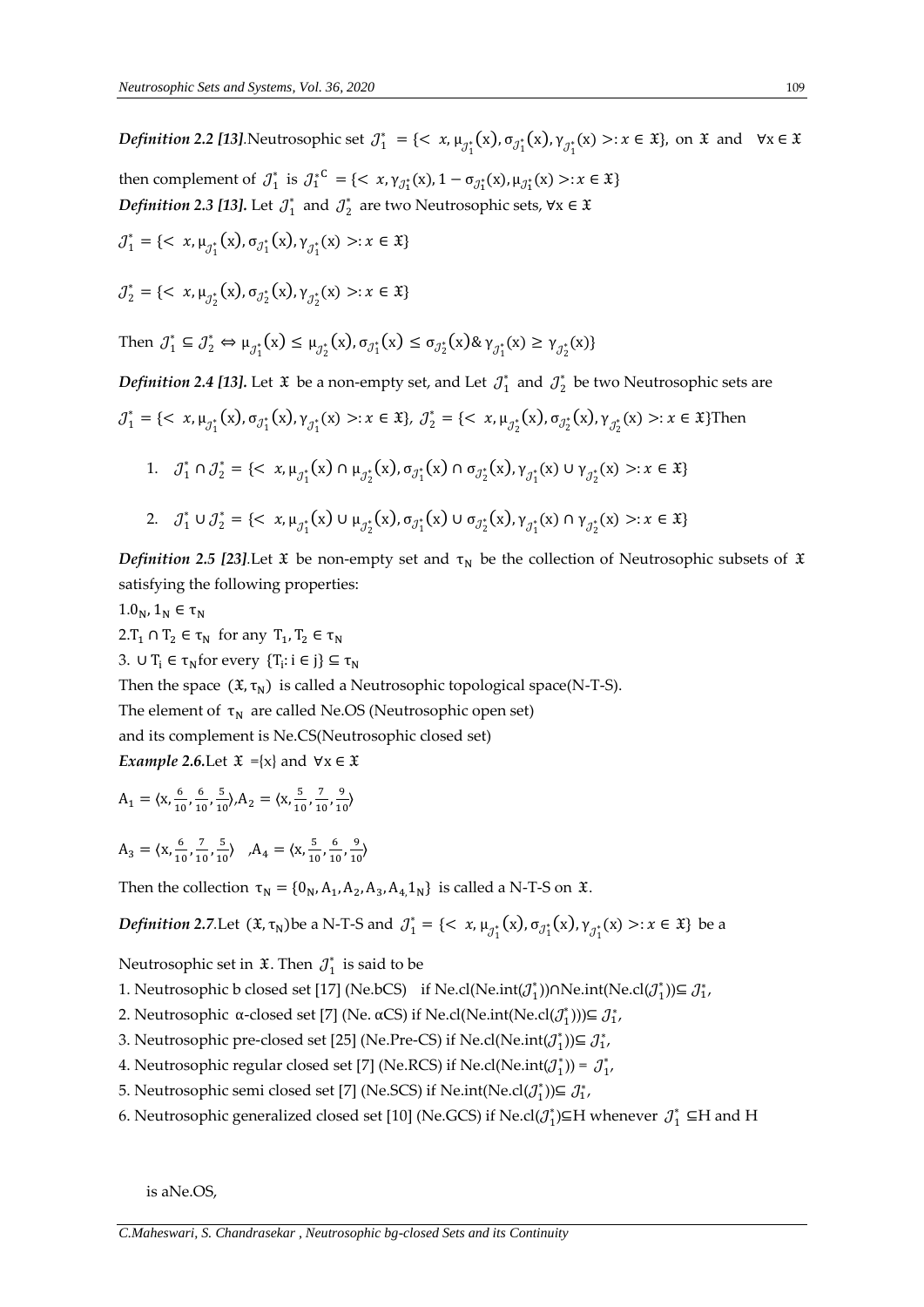- 7. Neutrosophic generalized pre closed set [17] (Ne.GPCS in short) if Ne.Pcl $(\mathcal{J}_1^*) \subseteq H$  whenever  $\mathcal{J}_1^* \subseteq H$  and H is aNe.OS,
- 8. Neutrosophic α generalized closed set [15] (Ne. αGCS in short) if Neu α-cl( $\mathcal{J}_1^*$ )⊆H whenever  $\mathcal{J}_1^*$ ⊆H and H is a Ne.OS,
- 9. Neutrosophic generalized semi closed set [24](Ne.GSCS in short) if Ne.Scl $(\mathcal{J}_1^*)$  $\subseteq$ H whenever  $J_1^*$  ⊆H and H is a Ne.OS.
- 10. Neutrosophic generalized α closed set [11] (Ne. G α CS in short) if Neu α-cl( $J_1^*$ )⊆H whenever  $\mathcal{J}_1^*$  ⊆H and H is aNe. αOS.
- 11. Neutrosophic semi generalized closed set [24](Ne.SGCS in short) if Ne.Scl( $\mathcal{J}_1^*$ ) $\subseteq$ H whenever  $J_1^*$  ⊆H and H is a Ne.SOS.

*Definition 2.8.[9]* ( $\mathfrak{X}, \tau_N$ )be a N-T-S and  $\mathcal{J}_1^* = \{ \langle x, \mu_{\mathcal{J}_1^*}(x), \sigma_{\mathcal{J}_1^*}(x), \gamma_{\mathcal{J}_1^*}(x) >: x \in \mathfrak{X} \}$  be a

Neutrosophic set in  $\mathfrak{X}$ . Then

Neutrosophic closure of  $\mathcal{J}_1^*$  is Ne.Cl $(\mathcal{J}_1^*)$ =∩{H:H is a Ne.CS in  $\mathfrak{X}$  and  $\mathcal{J}_1^* \subseteq H$ }

Neutrosophic interior of  $\mathcal{J}_1^*$  is Ne.Int $(\mathcal{J}_1^*)$ =∪{M:M is a Ne.OS in  $\mathfrak{X}$  and M⊆  $\mathcal{J}_1^*$ }.

*Definition 2.9.* Let  $({\mathfrak{X}}, \tau_N)$ be a N-T-S and  $\mathcal{J}_1^* = \{<\mathbf{x}, \mu_{\mathcal{J}_1^*}(x), \sigma_{\mathcal{J}_1^*}(x), \gamma_{\mathcal{J}_1^*}(x) >: x \in X\}$  be a

Neutrosophic set in  $\mathfrak X$ . Then the Neutrosophic b closure of  $\mathcal J_1^*$  (Ne.bcl $(\mathcal J_1^*)$ in short) and

Neutrosophic b interior of  $\mathcal{J}_1^*$  (Ne.bint $(\mathcal{J}_1^*)$  in short) are defined as

Ne.bint( $J_1^*$ )= ∪{ G/G is a Ne.bOS in  $\mathfrak X$  and G⊆  $J_1^*$ },

Ne.bcl( $J_1^*$ )= ∩{ K/K is a Ne.bCS in  $\mathfrak X$  and  $J_1^*$  ⊆K }.

*Proposition* 2.10. Let  $(\mathfrak{X}, \mathcal{N}_\tau)$  be any N-T-S. Let  $\mathcal{J}_1^*$  and  $\mathcal{J}_2^*$  be any two Neutrosophic sets in  $(\mathfrak{X}, \tau_N)$ . Then the Neutrosophic generalized b closure operator satisfy the following properties. 1. Ne.bcl(0<sub>N</sub>)=0<sub>N</sub> and Ne.bcl(1<sub>N</sub>) = 1<sub>N</sub>,

2.  $\mathcal{J}_1^* \subseteq \text{Ne.bcl}(\mathcal{J}_1^*)$ ,

3. Ne.bint
$$
(J_1^*) \subseteq J_1^*
$$
,

4. If  $\mathcal{J}_1^*$  is a Ne.bCS then  $\mathcal{J}_1^*$ =Ne.bcl(Ne.bcl( $\mathcal{J}_1^*$ )),

5.  $\mathcal{J}_1^* \subseteq \mathcal{J}_2^* \Rightarrow$ Ne.bcl $(\mathcal{J}_1^*) \subseteq$ Ne.bcl $(\mathcal{J}_2^*)$ ,

6.  $\mathcal{J}_1^* \subseteq \mathcal{J}_2^* \Rightarrow$ Ne.bint $(\mathcal{J}_1^*)$  $\subseteq$ Ne.bint $(\mathcal{J}_2^*)$ .

# **NEUTROSOPHIC b GENERALIZED CLOSED SETS**

In this part we introduce neutrosophicb bG closed sets its properties are discussed.

# **Definition 3.1.**

A Ne. set  $\mathcal{J}_1^*$  in an NSTS  $(\mathfrak{X}, \mathcal{N}_\tau)$ is called Neutrosophic b generalized CS (briefly Ne.(bG)CS) iff Ne.bCl( $\mathcal{J}_1^*$ )⊆ $\mathcal{J}_2^*$ , whenever  $\mathcal{J}_1^*$ ⊆ $\mathcal{J}_2^*$  and  $\mathcal{J}_2^*$  is Ne. (b)OS in  $\mathfrak{X}$ . **Example 3.2.**

Let  $\mathfrak{X} = \{j_1, j_2\}$ ,  $\mathcal{N}_{\tau} = \{0, \mathcal{J}_{1}^*, 1\}$ , is a N.T.on  $\mathfrak{X}$  where  $\mathcal{J}_{1}^* = \{x, \left(\frac{2}{10}\right)$  $\frac{2}{10}$ ,  $\frac{5}{10}$  $\frac{5}{10}, \frac{8}{10}$ ,  $\left(\frac{3}{10}\right)$  $\frac{3}{10}$ ,  $\frac{5}{10}$  $\frac{5}{10}, \frac{7}{10}$ ).

Then the Neutrosophic set  $\mathcal{J}_2^* = \langle x, \begin{pmatrix} \frac{7}{16} & \frac{1}{16} \\ \frac{1}{16} & \frac{1}{16} \end{pmatrix} \rangle$  $\frac{7}{10}$ ,  $\frac{5}{10}$  $\frac{5}{10}, \frac{3}{10}$ ,  $\left(\frac{6}{10}\right)$  $\frac{6}{10}$ ,  $\frac{5}{10}$  $\left(\frac{5}{10}, \frac{4}{10}\right)$ ) is a Ne.bGCS in  $\mathfrak{X}$ .

#### **Remark 3.3.**

A Ne. set  $J_1^*$  in a NSTS  $(\mathfrak{X}, \mathcal{N}_\tau)$  is called Ne.(b)generalized open (briefly Ne.(bG)OS) if its compliment  $J_1^{*c}$  is Ne.(bG)CS.

# **Theorem 3.4.**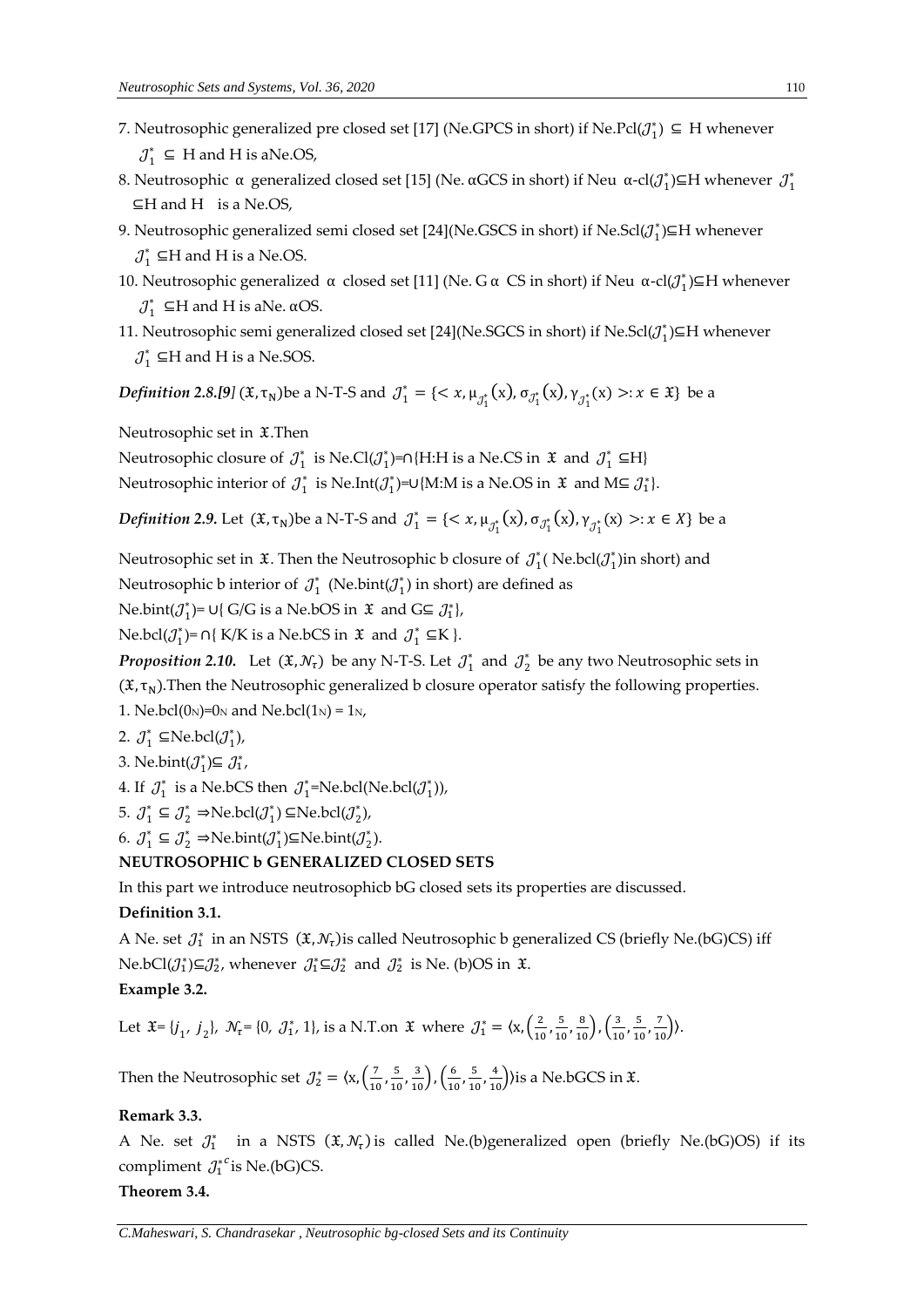Every Ne.-CS in  $(\mathfrak{X}, \mathcal{N}_\tau)$ is Ne.(bG)CS.

# **Proof.**

Let  $\mathcal{J}_1^*$ be a Ne.CS in NSTS  $\mathfrak{X}$ . Let  $\mathcal{J}_1^* \subseteq \mathcal{J}_2^*$ , where  $\mathcal{J}_2^*$  is Ne.(b)OS in  $\mathfrak{X}$ . Since  $\mathcal{J}_1^*$  is Ne.CS it is Ne.(b)CS and so NeuCl $(\mathcal{J}_1^*)$ =Ne.bCl $(\mathcal{J}_1^*)$ = $\mathcal{J}_1^* \subseteq \mathcal{J}_2^*$ .Thus Ne.bCl $(\mathcal{J}_1^*) \subseteq \mathcal{J}_2^*$ . Hence  $\mathcal{J}_1^*$  is Ne.(bG)CS.

# **Example 3.5**

Let  $\mathfrak{X} = \{j_1, j_2\}$ ,  $\mathcal{N}_{\tau} = \{0, \mathcal{J}_{1}^{*}, 1\}$ , is a N.T.on  $\mathfrak{X}$  where  $\mathcal{J}_{1}^{*} = \{x, \left(\frac{3}{10}\right)$  $\frac{3}{10}$ ,  $\frac{5}{10}$  $\frac{5}{10}, \frac{6}{10}$ ,  $\left(\frac{2}{10}\right)$  $\frac{2}{10}$ ,  $\frac{5}{10}$  $\frac{5}{10}, \frac{7}{10}$ ). Then the

Neutrosophic set  $\mathcal{J}_2^* = \langle x, \left( \frac{5}{10} \right) \rangle$  $\frac{5}{10}$ ,  $\frac{5}{10}$  $\frac{5}{10}, \frac{4}{10}$ ,  $\left(\frac{6}{10}\right)$  $\frac{6}{10}$ ,  $\frac{5}{10}$  $\left(\frac{5}{10}, \frac{3}{10}\right)$  is a Ne.bGCS but not a Ne.CS in  $\mathfrak{X}$ 

# **Theorem 3.6.**

Every Ne.(b)CS in  $(\mathfrak{X}, \mathcal{N}_\tau)$ is Ne.(bG)CS.

# **Proof.**

Let  $\mathcal{J}_1^*$ be a Ne.(b)CS in NSTS  $\mathfrak{X}$ . Let  $\mathcal{J}_1^* \subseteq \mathcal{J}_2^*$ . where $\mathcal{J}_2^*$ is Ne.(b)OS in  $\mathfrak{X}$ . Since  $\mathcal{J}_1^*$ is Ne.(b)CS , Ne.bCl( $\mathcal{J}_1^*$ )= $\mathcal{J}_1^* \subseteq \mathcal{J}_2^*$ . Thus Ne.bCl( $\mathcal{J}_1^*$ ) $\subseteq \mathcal{J}_2^*$ .Hence  $\mathcal{J}_1^*$ is Ne.(bG)CS.

**Example 3.7.** Let  $\mathfrak{X} = \{j_1, j_2\}$ ,  $\mathcal{N}_{\tau} = \{0, \mathcal{J}_1^*, 1\}$ , is a N.T.on  $\mathfrak{X}$ 

where  $J_1^* = \langle x, \left( \frac{6}{10} \right) \rangle$  $\frac{6}{10}$ ,  $\frac{5}{10}$  $\frac{5}{10}, \frac{4}{10}$ ,  $\left(\frac{8}{10}\right)$  $\frac{8}{10}$ ,  $\frac{5}{10}$  $\left(\frac{5}{10}, \frac{2}{10}\right)$ ). Then the Neutrosophic set  $\mathcal{J}_2^* = \langle x, \left(\frac{8}{10}\right), \frac{1}{10}\rangle$  $\frac{8}{10}$ ,  $\frac{5}{10}$  $\frac{5}{10}, \frac{2}{10}$ ,  $\left(\frac{9}{10}\right)$  $\frac{9}{10}$ ,  $\frac{5}{10}$  $\frac{5}{10}, \frac{1}{10}$ ) is a

Ne.bGCS but not a Ne.bCS in  $\mathfrak{X}$ .

# **Remark 3.8.**

(i).Every Ne. (bG)CS is Ne.(Gb)CS.

(ii). Every Ne.(sG)CS is Ne.(bG)CS.

(iii) Every Ne.( $G\alpha$ )CS is Ne.( $bG$ )CS.

# **Example 3.9.**

Let  $\mathfrak{X} = \{j_1, j_2\}, \mathcal{N}_{\tau} = \{0, \mathcal{J}_1^*, 1\}, \text{ is a N.T.}$  on  $\mathfrak{X}$ 

where  $J_1^* = \langle x, \left(\frac{3}{10}\right) \rangle$  $\frac{3}{10}$ ,  $\frac{5}{10}$  $\frac{5}{10}, \frac{6}{10}$ ,  $\left(\frac{6}{10}\right)$  $\frac{6}{10}$ ,  $\frac{5}{10}$  $\left(\frac{5}{10}, \frac{2}{10}\right)$ ). Then the Neutrosophic set  $\mathcal{J}_2^* = \langle x, \left(\frac{5}{10}\right), \frac{2}{10}\rangle$  $\frac{5}{10}$ ,  $\frac{5}{10}$  $\frac{5}{10}, \frac{4}{10}$ ,  $\left(\frac{6}{10}\right)$  $\frac{6}{10}$ ,  $\frac{5}{10}$  $\frac{5}{10}, \frac{3}{10}$ )

is a Ne.GbCS but not Ne.(bG)CS in  $\mathfrak X$ 

# **Example 3.10.**

Let  $\mathfrak{X} = \{j_1, j_2\}$ ,  $\mathcal{N}_{\tau} = \{0, \mathcal{J}_{1}^*, 1\}$ , is a N.T.on  $\mathfrak{X}$  where  $\mathcal{J}_{1}^* = \{x, \left(\frac{2}{10}\right)$  $\frac{2}{10}$ ,  $\frac{5}{10}$  $\frac{5}{10}, \frac{8}{10}$ ,  $\left(\frac{3}{10}\right)$  $\frac{3}{10}$ ,  $\frac{5}{10}$  $\frac{5}{10}, \frac{7}{10}$ ).

Then the Neutrosophic set  $\mathcal{J}_2^* = \langle x, \left( \frac{3}{16} \right) \rangle$  $\frac{3}{10}$ ,  $\frac{5}{10}$  $\frac{5}{10}, \frac{7}{10}$ ,  $\left(\frac{4}{10}\right)$  $\frac{4}{10}$ ,  $\frac{5}{10}$  $\frac{5}{10}, \frac{6}{10}$ ) is a Ne.bGCS in  $\mathfrak{X}$  is not Ne.(sG)-CS

# **Diagram:1**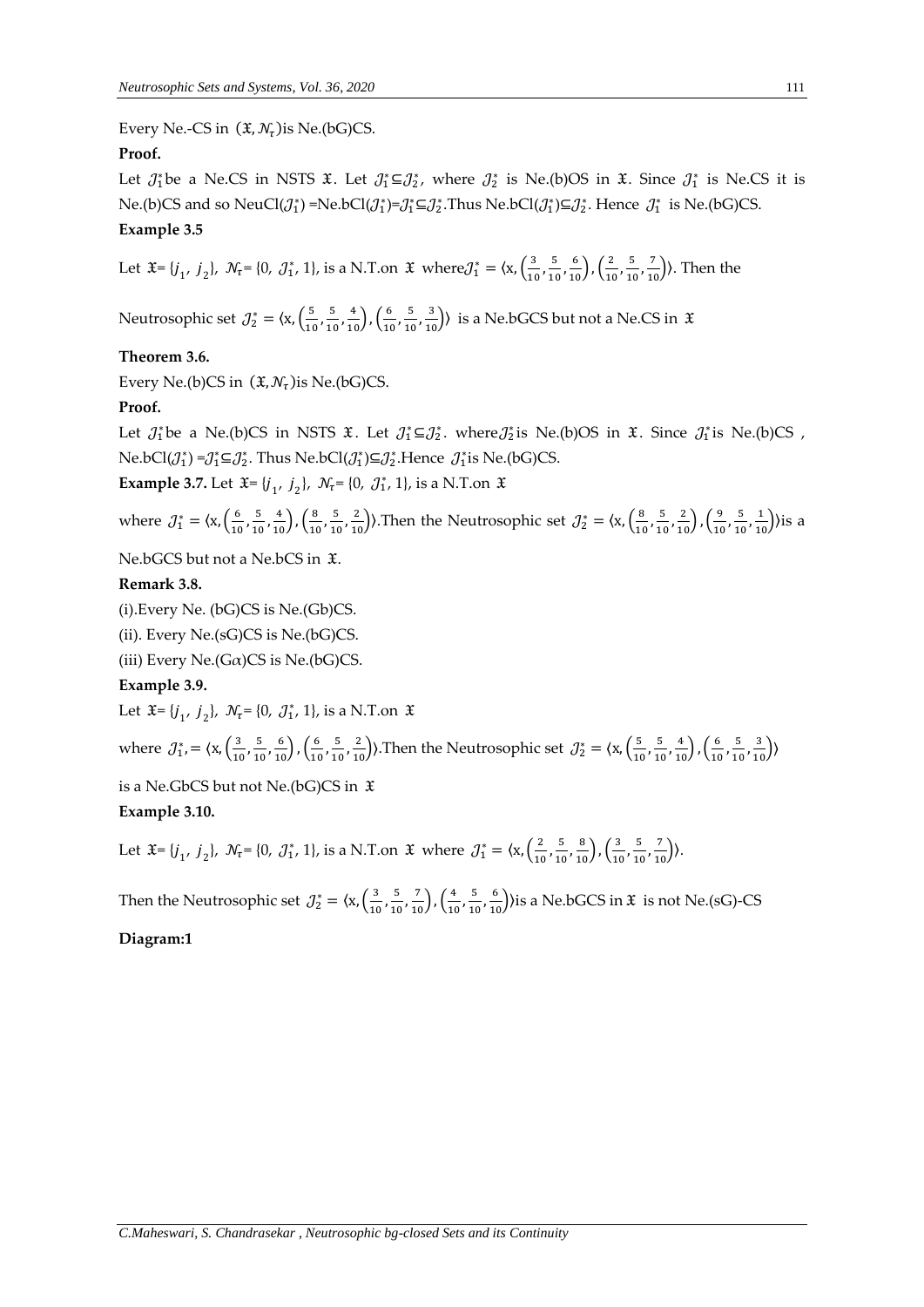

#### **Theorem 3.11.**

A Ne. set  $J_1^*$  of a NSTS  $(\mathfrak{X}, \mathcal{N}_\tau)$  is called Ne.(bG)OSiff $\mathcal{J}_2^* \subseteq$ Ne.bint  $(\mathcal{J}_1^*)$ , whenever  $\mathcal{J}_2^*$  is Ne.(b)CS and  $\mathcal{J}_2^* \subseteq \mathcal{J}_1^*.$ 

# **Proof**.

Suppose  $\mathcal{J}_1^*$  is Ne.(bG)OS in  $\mathfrak{X}$ . Then  $\mathcal{J}_1^*$  is Ne.(bG)CS in  $\mathfrak{X}$ . Let  $\mathcal{J}_2^*$  be a Ne.(b)CS in  $\mathfrak{X}$  such that  $\mathcal{J}_2^*$ ⊆ $\mathcal{J}_1^*$ . Then  $\mathcal{J}_1^{*c}$  $\mathcal{J}_2^{*c}$  is Ne.(b)OS in  $\mathfrak{X}$ . Since  $\mathcal{J}_1^{*c}$  is Ne.(bG)CS, Ne.bCl( $\mathcal{J}_1^{*c}$ ) ⊆ $\mathcal{J}_2^{*c}$ , which implies (Ne. blnt $(\mathcal{J}_1^*)^c \subseteq \mathcal{J}_2^{*c}$ . Thus  $\mathcal{J}_2^* \subseteq$ Ne.blnt $(\mathcal{J}_1^*)$ .

Conversely, assume that  $J_2^* \subseteq Ne\text{.} \text{bint}(J_1^*)$ , whenever  $J_2^* \subseteq J_1^*$  and  $J_2^*$  isNe.(b)CS in  $\mathfrak{X}$ . Then (Ne. blnt $(\mathcal{J}_1^*)^c \subseteq \mathcal{J}_2^* c \subseteq \mathcal{J}_3^*$ , where  $\mathcal{J}_3^*$  is Ne.(b)OS in  $\mathfrak{X}$ . Hence Ne.bCl $(\mathcal{J}_1^*) \subseteq \mathcal{J}_3^*$ , which implies  $\mathcal{J}_1^{*c}$  is Ne.(bG)CS.Therefore  $J_1^*$  is Ne.(bG)OS.

# **Theorem 3.12.**

If  $J_1^*$  is Ne.(bG)CS in  $(\mathfrak{X}, \mathcal{N}_\tau)$  and  $J_1^* \subseteq J_2^* \subseteq$  Ne.bCl $(J_1^*)$ , then  $J_2^*$  is Ne.(bG)CS in  $(\mathfrak{X}, \mathcal{N}_\tau)$ .

#### **Proof.**

Let $J_3^*$  be Ne.(b)-OS in  $\mathfrak{X}$ such that  $J_2^* \subseteq J_3^*$ , then  $J_1^* \subseteq J_3^*$ . Since  $J_1^*$  is a Ne.(bG)CS in  $\mathfrak{X}$ , it follows that  $Ne.bCl(\mathcal{J}_1^*) \subseteq \mathcal{J}_3^*$ . Now  $\mathcal{J}_2^* \subseteq Ne.bCl(\mathcal{J}_1^*)$  implies  $Ne.bCl(\mathcal{J}_2^*) \subseteq Ne.bCl(Ne.bCl(\mathcal{J}_1^*))$  =  $Ne.bCl(\mathcal{J}_1^*)$ . Thus Ne.bCl $(\mathcal{J}_2^*) \subseteq \mathcal{J}_3^*$ . Hence  $\mathcal{J}_2^*$ is Ne.(bG)CS in  $\mathfrak{X}$ .

#### **Theorem 3.13.**

If  $J_1^*$  is Ne.(bG)OS in  $(\mathfrak{X}, \mathcal{N}_\tau)$  and Ne.blnt $(J_1^*) \subseteq J_2^* \subseteq J_1^*$  then  $J_2^*$  is Ne.(bG)-OS in  $(\mathfrak{X}, \mathcal{N}_\tau)$ .

# **Proof.**

Let  $\mathcal{J}_1^*$  be Ne.(bG)OS and  $\mathcal{J}_2^*$ be any Ne. set in  $\mathfrak{X}$ such that Ne.blnt $(\mathcal{J}_1^*)\subseteq \mathcal{J}_2^* \subseteq \mathcal{J}_1^*$ . Then  $\mathcal{J}_1^{*c}$ is Ne.(bG)CS and  $\int_1^{*c} \Xi \int_2^{*c} \Xi Ne.bCl(\int_1^{*c})$ . Then  $\int_2^{*c}$  is Ne.(bG)CS.Hence  $\int_2^{*}$  is Ne.(bG)OS of  $\ddot{x}$ .

# **Theorem 3.14.**

Finite intersection of Ne.(bG)CSs is a Ne.(bG)CS.

#### **Proof**.

Let $J_1^*$ and  $J_2^*$ be Ne.(bG)CSs in  $\mathfrak{X}$ . Let  $\mathfrak{F}\subseteq J_1^*\cap J_2^*$ , where  $\mathfrak{F}$ is Ne.(b)CS in  $\mathfrak{X}$ . Then  $\mathfrak{F}\subseteq J_1^*$ and  $\mathfrak{F}\subseteq \mathcal{J}_2^*$ . Since  $\mathcal{J}_1^*$  and  $\mathcal{J}_2^*$  are Ne.(bG)CSs,  $\mathfrak{F}\subseteq \mathcal{J}_1^*$  = Ne.blnt( $\mathcal{J}_1^*$ ) and  $\mathfrak{F}\subseteq \mathcal{J}_2^*$  = Ne.blnt( $\mathcal{J}_2^*$ ), which implies  $\mathfrak{F}\subseteq$ (Ne.blnt( $\mathcal{J}_1^*$ )∩(Ne.blnt( $\mathcal{J}_2^*$ )). Hence  $\mathfrak{F}\subseteq$ Ne.blnt( $\mathcal{J}_1^* \cap \mathcal{J}_2^*$ ). Therefore  $\mathcal{J}_1^* \cap \mathcal{J}_2^*$ Ne.(bG)CS in  $\mathfrak{X}$ .

# **Theorem 3.15.**

A finite union of Ne.(bG)OS is a Ne.(bG)OS.

# **Proof.**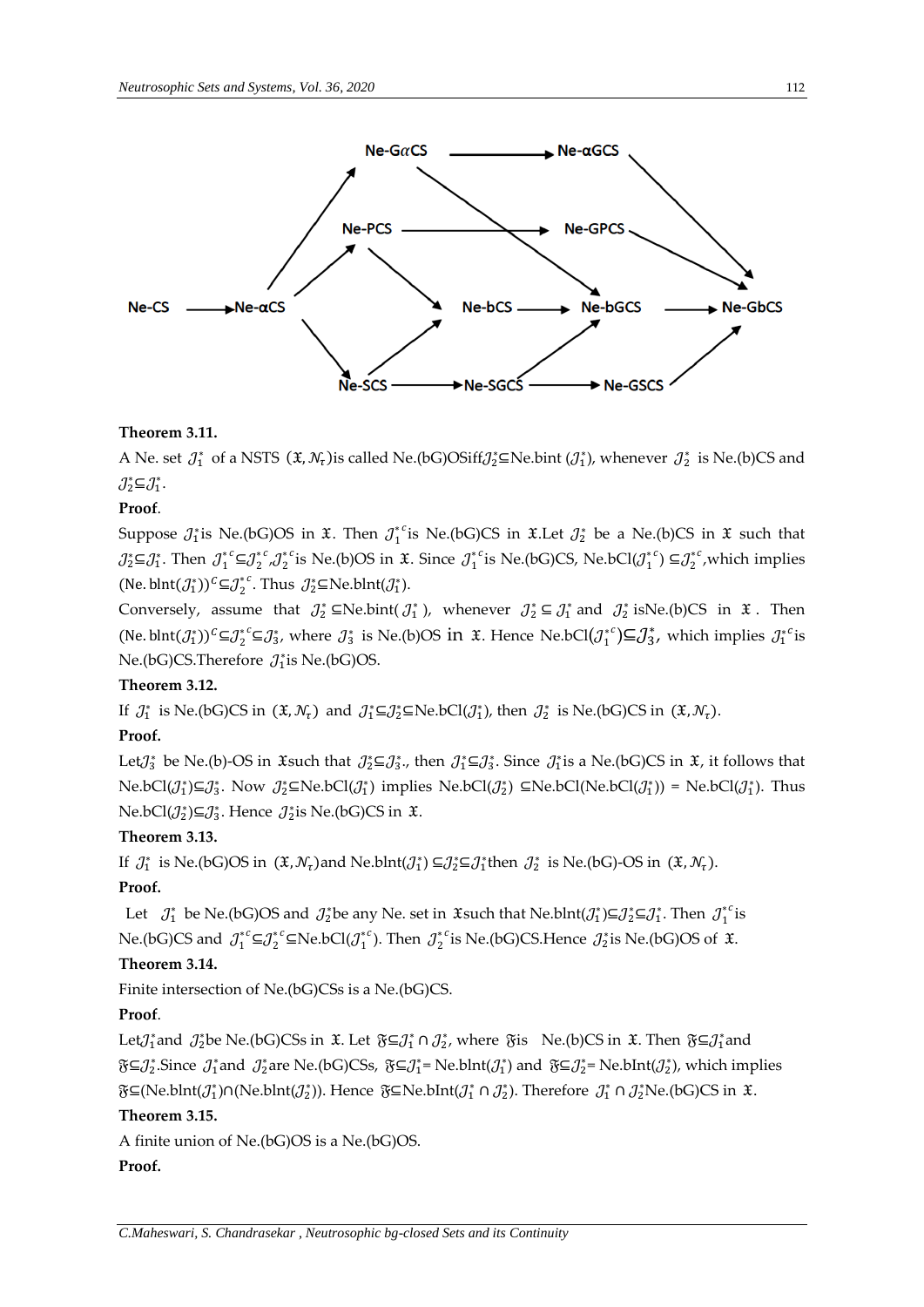Let  $\mathcal{J}_1^*$  and  $\mathcal{J}_2^*$ be Ne.(bG)OS in  $\mathfrak{X}$ . Let  $\mathcal{J}_1^* \cup \mathcal{J}_2^* \subseteq \mathfrak{F}$ , where  $\mathfrak{F}$ is Ne.(b)OS in  $\mathfrak{X}$ . Then  $\mathcal{J}_1^* \subseteq \mathfrak{F}$ or  $\mathcal{J}_2^*$ ⊆  $\mathfrak{F}$ .Since  $\mathcal{J}_1^*$  and  $\mathcal{J}_2^*$  are Ne.(bG)OS, Ne.bCl( $\mathcal{J}_1^*$ )= $\mathcal{J}_1^*$ ⊆  $\mathfrak{F}$  or Ne.bCl( $\mathcal{J}_2^*$ )= $\mathcal{J}_2^*$ ⊆  $\mathfrak{F}$ , which implies Ne.bCl( $\mathcal{J}_1^*$ )∪Ne.bCl( $\mathcal{J}_2^*$ )⊆  $\mathfrak{F}$ . Hence Ne.bCl( $\mathcal{J}_1^* \cup \mathcal{J}_2^*$ )⊆  $\mathfrak{F}$ . Therefore  $\mathcal{J}_1^* \cup \mathcal{J}_2^*$ Ne.(bG)OS in  $\mathfrak{X}$ .

However, union of two Ne.(bG)CSs need not be a Ne.(bG)CSas shown in the following example.

# **Example 3.16.**

Let  $\mathfrak{X} = \{j_1, j_2\}, \mathcal{N}_{\tau} = \{0, \mathcal{J}_1^*, 1\}, \text{ is a N.T.}$  on  $\mathfrak{X}$ 

Where 
$$
\mathcal{J}_1^* = \langle x, \left( \frac{6}{10}, \frac{5}{10}, \frac{4}{10} \right), \left( \frac{8}{10}, \frac{5}{10}, \frac{2}{10} \right) \rangle.
$$

Then Neutrosophic set  $\mathcal{J}_1^* = \langle x, \left( \frac{1}{10} \right) \rangle$  $\frac{1}{10}$ ,  $\frac{5}{10}$  $\frac{5}{10}, \frac{9}{10}$ ,  $\left(\frac{8}{10}\right)$  $\frac{8}{10}$ ,  $\frac{5}{10}$  $\frac{5}{10}, \frac{2}{10}$ ),

$$
\mathcal{J}_2^* = \left\langle x, \left( \frac{6}{10}, \frac{5}{10}, \frac{4}{10} \right), \left( \frac{7}{10}, \frac{5}{10}, \frac{3}{10} \right) \right\rangle
$$
 is a are Ne.bGCs but  $\mathcal{J}_1^* \cup \mathcal{J}_2^*$  is not a Ne.bGCs in  $\mathfrak{X}$ ,

# **Theorem 3.17.**

If  $J_1^*$  is Ne.(b)OS in  $(\mathfrak{X}, \mathcal{N}_\tau)$  and Ne.(bG)CS, then  $J_1^*$  is Ne.(b)CS in  $(\mathfrak{X}, \mathcal{N}_\tau)$ .

#### **Proof.**

Let  $\mathcal{J}_1^*$ be Ne.(b)OS and Ne.(bG)CS in  $\mathfrak{X}$ . For  $\mathcal{J}_1^* \subseteq \mathcal{J}_1^*$ , by definition Ne.bCl( $\mathcal{J}_1^* \subseteq \mathcal{J}_1^*$ .

But  $\mathcal{J}_1^* \subseteq \text{Ne.bCl}(\mathcal{J}_1^*)$ , which implies  $\mathcal{J}_1^* = \text{Ne.bCl}(\mathcal{J}_1^*)$ . Hence  $\mathcal{J}_1^*$  is Ne.(b)CS in  $\mathfrak{X}$ .

# **Definition 3.18.**

A NSTS  $(\mathfrak{X}, \mathcal{N}_\tau)$  is called a Neutrosophic bT1/2 space (in short Ne.(b)T\*1/2 space) if every Ne.(bG)CS in is Ne.-CS.

#### **Definition 3.19.**

A NSTS  $(\mathfrak{X}, \mathcal{N}_\tau)$ is called a Neutrosophic bT1/2 space (in short Ne.T1/2space ) if every Ne.(bG)CS in  $\mathfrak{X}$ is Ne.(b)CS.

# **Theorem 3.20.**

A NSTS  $(\mathfrak{X}, \mathcal{N}_\tau)$ is Ne.(b)T1/2 space iff every Ne. set in  $(\mathfrak{X}, \mathcal{N}_\tau)$ is both Ne.(b)OS and Ne.(bG)OS.

#### **Proof.**

Let Xbe Ne.(b)T<sub>1/2</sub>space and let  $\mathcal{J}_1^*$ be Ne.(bG)OS in  $\mathfrak{X}$ . Then  $\mathcal{J}_1^{*c}$  is Ne.(bG)CS  $\mathfrak{X}$ . By definition allNe.(bG)CS in  $\mathfrak X$ is Ne.(b)CS, so  $\mathcal J_1^*$  is Ne.(b)CS and hence  $\mathcal J_1^*$  is Ne.(b)OS in  $\mathfrak X$ .

Conversely, let $\mathcal{J}_1^*$ be Ne.(bG)CS. Then  $\mathcal{J}_1^{*c}$ is Ne.(bG)OS which implies  $\mathcal{J}_1^{*c}$ isNe.(b)OS. Hence  $\mathcal{J}_1^*$ is Ne.(b)CS. Every Ne.(bG)CS in  $\mathfrak X$ is Ne.(b)CS.Therefore  $\mathfrak X$ is Ne.(b)T<sub>1/2</sub> space.

#### **Theorem 3.21**.

A NSTS  $(\mathfrak{X}, \mathcal{N}_\tau)$ is Ne.(b)T<sub>1/2</sub> space iff every Ne. set in  $(\mathfrak{X}, \mathcal{N}_\tau)$ is both Ne.OS and Ne.(bG)OS.

#### **Remark 3.22.**

A NSTS  $(\mathfrak{X}, \mathcal{N}_\tau)$  is

(i) Ne.(b)T $_{1/2}$ space if every Ne.(bG)OS in  $\mathfrak X$  is Ne.(b)OS.

(ii) Ne.(b)T\*1/2space if  $\forall$ Ne.(Gb)OS in  $\mathfrak X$  is Ne-open.

#### **Remark 3.23**.

In a NSTS  $((\mathfrak{X}, \mathcal{N}_\tau))$ 

(i) Every Ne.T $1/2$  space is Ne.(b)T $1/2$ 

(ii) Every Ne.(b)T $_{1/2}$  space is Ne.(Gb)T $_{1/2}$ 

(iii) Every Ne.(b)T $_{1/2}$  space is Ne.(Gb)T $_{1/2}$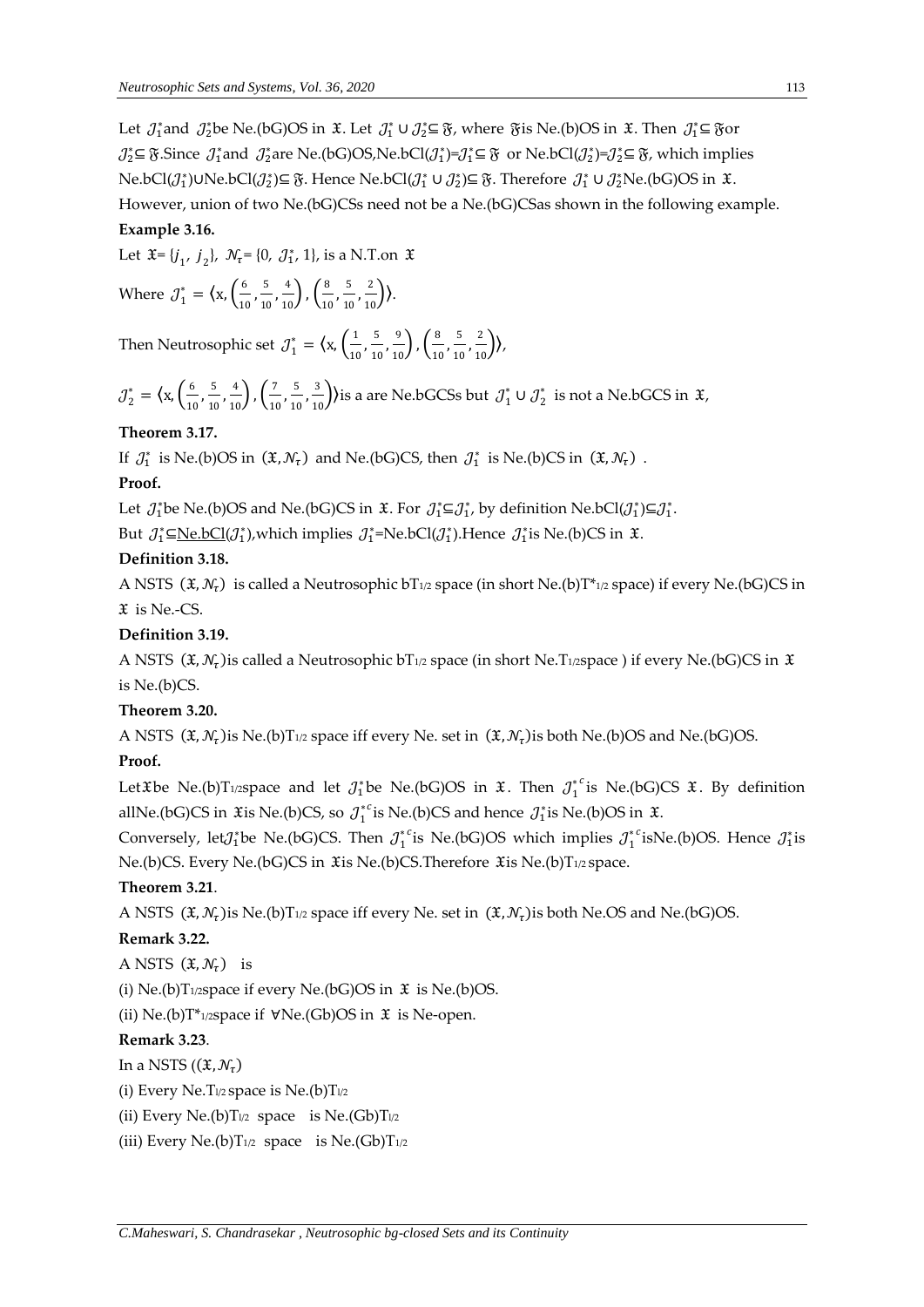#### **4. Ne.(bG)-Continuous and Ne.(Gb)-closed mappings**

In this section, Neutrosophic bg-CTS maps, Neutrosophic bg-irresolute maps, and Neutrosophic bghomeomorphism in Neutrosophic topological spaces are introduced and studied.

#### **Definition 4.1.**

A mapping  $\varrho: (\mathfrak{X}, \mathcal{N}_\tau) \to (\mathfrak{Y}, \mathcal{N}_\sigma)$  is said to be Neutrosophic b generalized Continuous (Ne.(bG)-CTS), if  $\varrho^{-1}(\mathcal{J}_1^*)$  is Ne.(bG)CS in  $\mathfrak{X}$ , for every Neutrosophic-CS  $\mathcal{J}_1^*$  in  $\mathfrak{Y}$ .

# **Theorem 4.2.**

 $\varrho: (\mathfrak{X}, \mathcal{N}_\tau) \to (\mathfrak{Y}, \mathcal{N}_\sigma)$ isNe.(bG)-CTS iff the inverse image of each NSOS in  $\mathfrak{Y}$  is Ne.(bG)OS in  $\mathfrak{X}$ . **Proof.**

Let  $J_2^*$ be a Ne.(bG)OS in  $\mathfrak{Y}$ . Then  $J_2^{*c}$  is Ne.(bG)CS in  $\mathfrak{Y}$ . Since  $\varrho$  is Ne.(bG)-CTS  $\varrho^{-1}(J_2^{*c})$  =  $(\varrho^{-1}(\mathcal{J}_2^*))^c$  is Ne.(bG)CS in  $\mathfrak{X}$ .Thus  $\varrho^{-1}(\mathcal{J}_2^*)$  is Ne.(bG)OS in  $\mathfrak{X}$ .

Converse, is obvious.

#### **Theorem 4.3.**

Every Ne.-CTS map is Ne.(bG)-CTS.

#### **Proof.**

Let  $\varrho: (\mathfrak{X}, \mathcal{N}_\tau) \to (\mathfrak{Y}, \mathcal{N}_\sigma)$  be Ne.-CTS function. Let  $\mathcal{J}_1^*$  be a Ne. OS in  $\mathfrak{Y}$ . Since  $\varrho$  is Ne.-CTS,  $\varrho^{-1}$  Ne. OS in $\frak X$ . Mean while each Ne.OS is Ne.(bG)OS,  $\,\varrho^{-1}\,$  is Ne.(bG)OS in  $\,\frak X.$ Therefore  $\varrho$  is Ne.(bG)-CTS.

#### **Example 4.4.**

Let  $\mathfrak{X} = \{j_1, j_2\} = \mathfrak{Y}$ ,  $\mathcal{N}_{\tau} = \{0, \mathcal{J}_1^*, 1\}$ , is a N.T.on  $\mathfrak{X}$   $\mathcal{N}_{\sigma} = \{0, \mathcal{J}_2^*, 1\}$  on  $\mathfrak{Y}$ , then Then the Neutrosophic sets  $J_1^* = \langle x, \frac{2}{10} \rangle$  $\frac{2}{10}$ ,  $\frac{5}{10}$  $\frac{5}{10}, \frac{8}{10}$ ,  $\left(\frac{3}{10}\right)$  $\frac{3}{10}$ ,  $\frac{5}{10}$  $\frac{5}{10}, \frac{7}{10}$ ).

$$
\mathcal{J}_2^* = \langle x, \left(\frac{7}{10}, \frac{5}{10}, \frac{3}{10}\right), \left(\frac{6}{10}, \frac{5}{10}, \frac{4}{10}\right) \rangle
$$
 is a Ne.bGCS in  $\mathfrak{X}$ .

Identity mapping  $\varrho: (\mathfrak{X}, \mathcal{N}_\tau) \to (\mathfrak{Y}, \mathcal{N}_\sigma)$   $\varrho$  is Ne.(Gb)-CTS but not Ne.-CTS

#### **Definition 4.5**

A mapping  $\varrho: (\mathfrak{X}, \mathcal{N}_\tau) \to (\mathfrak{Y}, \mathcal{N}_\sigma)$  is said to be Neutrosophic b-generalized irresolute (briefly Ne.(bG)-irresolute), if  $\varrho^{-1}(\mathcal{J}_1^*)$  is Ne.(bG)CS set in  $\mathfrak X$ , for each Ne.(bG) CS  $\mathcal{J}_1^*$  in  $\mathfrak Y$ .

#### **Theorem 4.6.**

Every Ne.(bG)-irresolute map is Ne.(bG)-CTS.

#### **Proof.**

Let  $\varrho: \mathfrak{X} \to \mathfrak{Y}$  be Ne.(bG)-irresolute and let  $\mathcal{J}_1^*$  be Ne.-CS in  $\mathfrak{Y}$ . Since every Ne.-CS is Also Ne.(bG)CS,  $J_1^*$  is Ne.(bG)CS in  $\mathfrak{Y}$ . Since  $\varrho: \mathfrak{X} \to \mathfrak{Y}$  is Ne.(bG)-irresolute,  $\varrho^{-1}(J_1^*)$  is Ne.(bG)CS. Thus inverse image of every Ne.CS in  $\mathfrak Y$  is Ne.(bG)CS in  $\mathfrak X$ . Therefore the function  $\varrho: \mathfrak X \to \mathfrak Y$  is Ne.(bG)-CTS. The converse is not true.

#### **Example 4.7.**

Let  $\mathfrak{X} = \{j_1, j_2\} = \mathfrak{Y}$ ,  $\mathcal{N}_{\tau} = \{0, \mathcal{J}_{1}^*, 1\}$ , is a N.T.on  $\mathfrak{X}$   $\mathcal{N}_{\sigma} = \{0, \mathcal{J}_{2}^*, 1\}$  on  $\mathfrak{Y}$ , then Then the Neutrosophic sets

$$
\mathcal{J}_{1}^{*}=\langle x, \left(\tfrac{4}{10}, \tfrac{5}{10}, \tfrac{7}{10}\right), \left(\tfrac{5}{10}, \tfrac{5}{10}, \tfrac{6}{10}\right)\rangle, \text{ and } \mathcal{J}_{2}^{*}=\langle x, \left(\tfrac{8}{10}, \tfrac{5}{10}, \tfrac{3}{10}\right), \left(\tfrac{4}{10}, \tfrac{6}{10}, \tfrac{7}{10}\right)\rangle\enspace.
$$

Then Identity mapping  $\varrho: (\mathfrak{X}, \mathcal{N}_\tau) \longrightarrow (\mathfrak{Y}, \mathcal{N}_\sigma)$ 

We have  $\mathcal{J}_3^* = \langle x, \left( \frac{2}{10} \right) \rangle$  $\frac{2}{10}$ ,  $\frac{5}{10}$  $\frac{5}{10}, \frac{9}{10}$ ,  $\left(\frac{6}{10}\right)$  $\frac{6}{10}$ ,  $\frac{5}{10}$  $\left(\frac{5}{10}, \frac{5}{10}\right)$  is a Ne.(bG)-CTS maps but not Ne.(bG)-irresolute maps.

#### **Theorem 4.8.**

*C.Maheswari, S. Chandrasekar , Neutrosophic bg-closed Sets and its Continuity*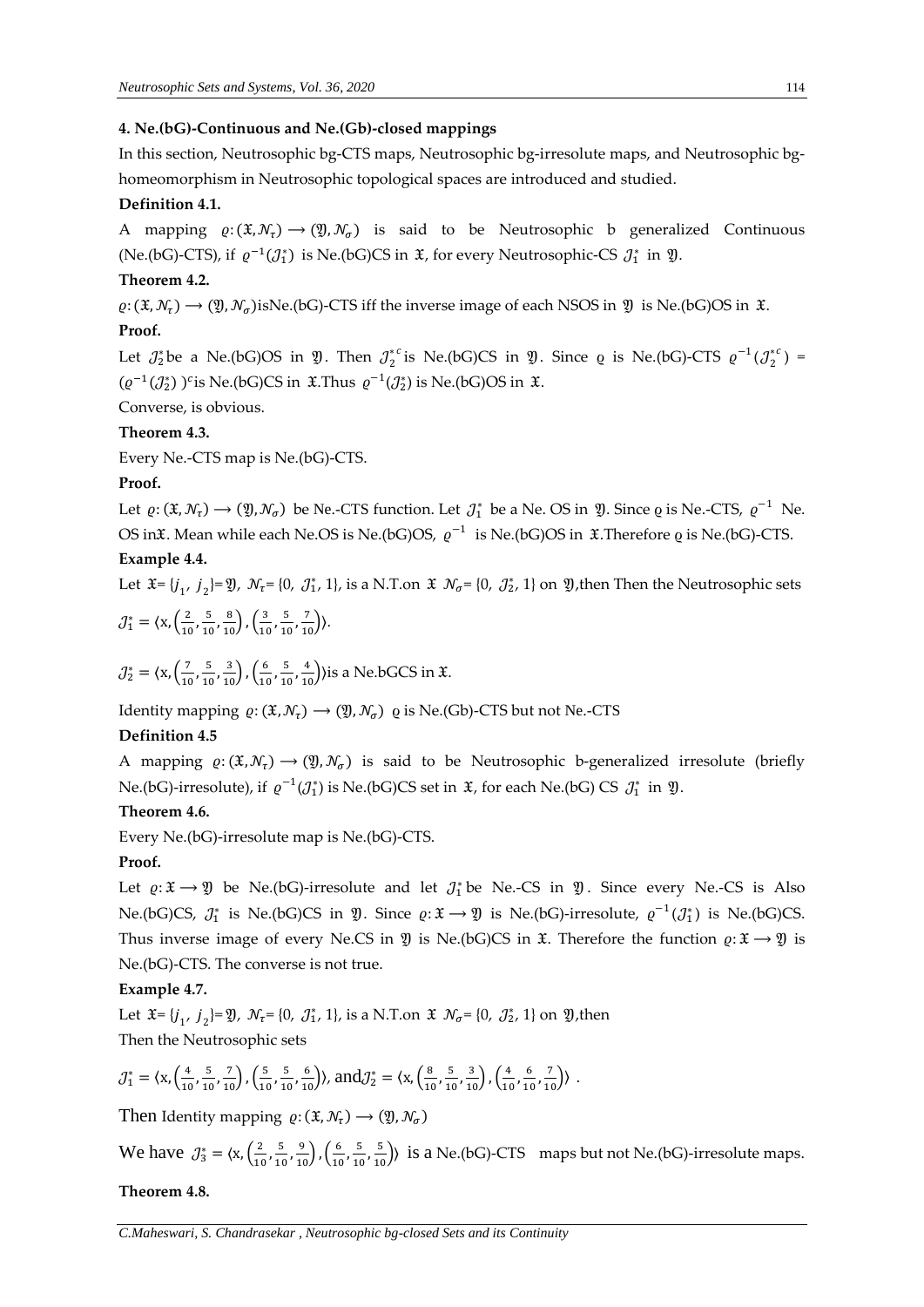Every Ne.(bG)- CTS map is Ne.(Gb) -CTS.

# **Proof.**

Clear from the fact that Ne.(bG)CS is Ne.(Gb)CS.

#### **Theorem 4.9.**

Let  $\varrho: \mathfrak{X} \to \mathfrak{Y}$ ,  $\zeta: \mathfrak{Y} \to \mathfrak{Z}$  be two mappings. Then

(i)  $\zeta \circ \varrho$  is Ne.(bG)-CTS, if  $\varrho$  is Ne.(bG)-CTS and  $\zeta$  is Ne.-CTS.

(ii) ζ∘ρ is Ne.(bG)- irresolute, if  $ρ$  and ζ are Ne.(bG)- irresolute.

(iii) ζ∘ρ is Ne.(bG)-CTS if  $ρ$  is Ne.(bG)-irresolute and ζ is Ne.(bG)-CTS.

# **Proof.**

(i)Let  $\mathcal{J}_2^*$ be Ne.CS in 3. Since  $\zeta: \mathfrak{Y} \to 3$ is Neutrosophic CTS, by definition  $\zeta^{-1}(\mathcal{J}_2^*)$  is Ne.CS of  $\mathfrak{Y}$ . Now  $\varrho: \mathfrak{X} \to \mathfrak{Y}$ is Ne.(bG)-CTS so  $\varrho^{-1}(\zeta^{-1}(\mathcal{J}_2^*)) = (\zeta \circ \varrho)^{-1}(\mathcal{J}_2^*)$  is Ne.(bG)CS in  $\mathfrak{X}$ . Hence  $\zeta \circ \varrho: \mathfrak{X} \to \mathfrak{Z}$ is Ne.(bG)-CTS.

(ii) Let  $\zeta:\mathfrak{Y}\to\mathfrak{Z}$ be Ne.(bG)-irresolute and let  $\mathcal{J}_2^*$ be Ne.(bG)CS subset in  $\mathfrak{Z}$ . Since  $\zeta$ is

Ne.(bG)-irresolute by definition ,  $\zeta^{-1}(\mathcal{J}_2^*)$  is Ne.(bG)CS in  $\mathfrak Y$ . Also  $\varrho\!:\! \mathfrak X\to \mathfrak Y$ is Ne.(bG)-irresolute, so  $\varrho^{-1}(\zeta^{-1}(\mathcal{J}_2^*))$  =(ζ ∘  $\varrho)$ <sup>-1</sup>( $\mathcal{J}_2^*$ ) is Ne.(bG)CS. Thus ζ ∘  $\varrho$ : $\mathfrak{X} \to 3$ is Ne.(bG)-irresolute.

(iii) Let  $\mathcal{J}_2^*$ be Ne.(b)-CS in 3. Since  $\zeta:\mathfrak{Y}\to 3$ is Ne.(bG)-CTS,  $\zeta^{-1}(\mathcal{J}_2^*)$  is Ne.(bG)CS in  $\mathfrak{Y}$ . Also  $\varrho:\mathfrak{X}\to 0$  $\mathfrak Y$ is Ne.(bG)-irresolute, so every Ne.(bG)CS in  $\mathfrak Y$  is Ne.(bG)CS in  $\mathfrak X$ . Hence  $\varrho^{-1}\zeta^{-1}(\mathcal J^*_2))$ = (ζ ∘

 $(2e)^{-1}(H)$  is Ne.(bG)CS in  $\mathfrak{X}$ . Thus  $\zeta \circ \varrho: \mathfrak{X} \to \mathfrak{Z}$  is Ne.(bG)-irresolute.

#### **Theorem 4.11.**

If  $\varrho: (\mathfrak{X}, \mathcal{N}_\tau) \to (\mathfrak{Y}, \mathcal{N}_\sigma)$  is Ne.(b)\*-CTS and  $\zeta: (\mathfrak{Y}, \mathcal{N}_\sigma) \to (\mathfrak{Z}, \mathcal{N}_\delta)$  is Ne.(bG)-CTS

then  $\zeta \circ \varrho$ :  $(\mathfrak{X}, \mathcal{N}_\tau) \rightarrow (\mathfrak{Z}, \mathcal{N}_\delta)$ is Ne.(bG)CTS if  $\mathfrak{Y}$  is Ne.(b)T1/2-space.

#### **Proof.**

Suppose  $\jmath_1^*$  is Ne.(b)-CS subset of 3. Since  $\zeta:\mathfrak{Y}\to \mathfrak{Z}$  is Ne.(bG)CTS  $\zeta^{-1}(\jmath_2^*)$  is Ne.(bG)CS subset of  $\mathfrak Y$ . Now since  $\mathfrak Y$  is Ne.(b)T<sub>1/2</sub>-space,  $\zeta^{-1}(\mathcal J_2^*)$  is Ne.(b)-CS subset of  $\mathfrak Y$ . Also since  $\varrho: \mathfrak X \to \mathfrak Y$  is Ne.(b)\*-CTS  $\varrho^{-1}(\zeta^{-1}(\mathcal{J}_2^*))$  =(ζ ∘  $\varrho)^{-1}(\mathcal{J}_2^*)$  is Ne.(b)-CS. Thus ζ ∘  $\varrho\,:\, \mathfrak{X}\longrightarrow\mathfrak{Z}\,$  is Ne.(bG)-CTS.

# **Theorem 4.12.**

Let  $\varrho: (\mathfrak{X}, \mathcal{N}_\tau) \to (\mathfrak{Y}, \mathcal{N}_\sigma)$ be Ne.(bG)-CTS. Then  $\varrho$  is Ne.(b)-CTS if  $\mathfrak{X}$  is Ne.(b)T1/2space.

# **Proof.**

Let  $\mathcal{J}_2^*$  be Ne.-CS in  $\mathfrak{Y}$ . Since  $\varrho: \mathfrak{X} \to \mathfrak{Y}$  is Ne.(bG)CTS,  $\varrho^{-1}(\mathcal{J}_2^*)$  is Ne.(bG)CS subset in  $\mathfrak{X}$ . Since  $\mathfrak{X}$  is Ne.(b)T1/2 space, by hypothesis every Ne.(bG)CS is Ne.(b)-CS . Hence  $\varrho^{-1}(J_1^*)$  is Ne.(b)CS subset in  $\mathfrak{X}$ . Therefore  $\rho: \mathfrak{X} \longrightarrow \mathfrak{Y}$  is Ne.(b)-CTS.

# **Theorem 4.13.**

Let  $\varrho: (\mathfrak{X}, \mathcal{N}_\tau) \to (\mathfrak{Y}, \mathcal{N}_\sigma)$  be onto Ne.(bG)-irresolute and Ne. b\*CS. If  $\mathfrak{X}$  is Ne.(b)T<sub>1/2</sub>-space, then  $(\mathfrak{Y}, \mathcal{N}_\sigma)$  is Ne.(b)T<sub>1/2</sub>-space.

#### **Proof.**

Let  $\,\mathcal{J}_1^*$  be a Ne.(bG)CS in  $\,\mathfrak{Y}$ . Since  $\,\varrho\colon \mathfrak{X}\to\mathfrak{Y}$ is Ne.(bG)irresolute, $\varrho^{-1}(\mathcal{J}_1^*)$  is Ne.(bG)CS in  $\,\mathfrak{X}$ . As  $\,\mathfrak{X}$ is Ne.(b)T1/2-space,  $\varrho^{-1}(\mathcal{J}_1^*)$  is Ne.(b)CS in  $\mathfrak{X}$ . Also  $\varrho \colon \mathfrak{X} \to \mathfrak{Y}$  is Ne. b\*CS,  $\varrho(\varrho^{-1}(\mathcal{J}_1^*))$  is Ne.(b)CS in  $\mathfrak{Y}$ . Since  $\varrho: \mathfrak{X} \to \mathfrak{Y}$ is onto,  $\varrho(\varrho^{-1}(\mathcal{J}_1^*)) = \mathcal{J}_1^*$ . Thus  $\mathcal{J}_1^*$ is Ne.(b)CS in  $\mathfrak{Y}$ . Hence $(\mathfrak{Y}, \mathcal{N}_\sigma)$ is also Ne.(b)T<sub>1/2</sub>-space.

# **Theorem 4.14.**

Let  $\varrho: (\mathfrak{X}, \mathcal{N}_\tau) \to (\mathfrak{Y}, \mathcal{N}_\sigma)$  be Ne.(bG)-CTS and  $\zeta: (\mathfrak{Y}, \mathcal{N}_\sigma) \to (\mathfrak{Z}, \mathcal{N}_\delta)$  be Ne.g-CTS. Then  $\zeta \circ \varrho$  is Ne.(bG)- CTS if  $\mathfrak Y$  is Ne.T $_{1/2}$  space.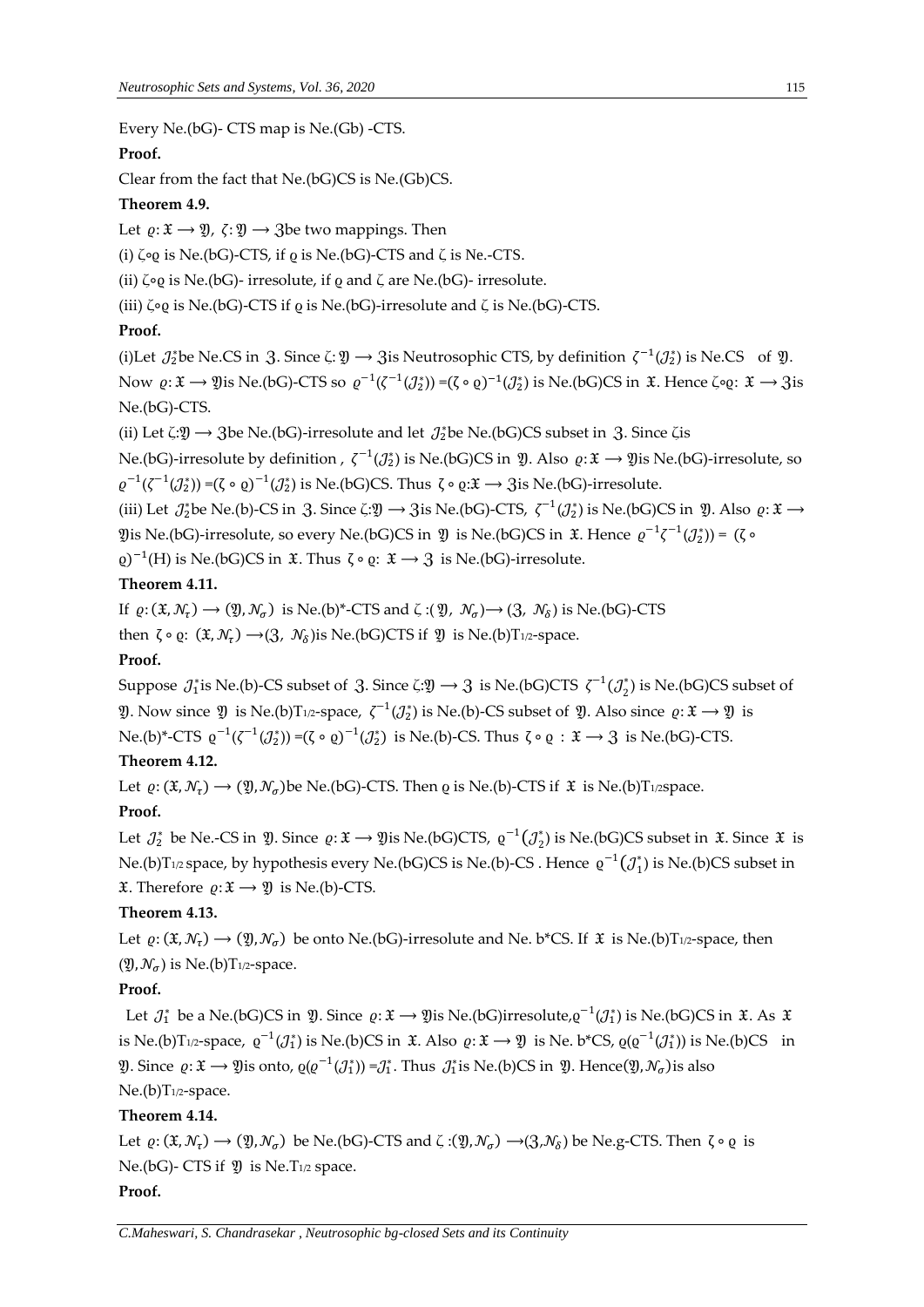Let  $J_1^*$  be Ne.-CS in 3. Since  $\zeta$  is Ne.g-CTS,  $\zeta^{-1}(J_1^*)$  is Ne.g-CS in  $\mathfrak Y$ . But  $\mathfrak Y$ is Ne.T1/2 space and so  $\zeta^{-1}(\mathcal{J}_1^*)$  is Ne.-CS in  $\mathfrak{Y}$ . Since  $\varrho$  is Ne.(bG)-CTS  $\varrho^{-1}(\zeta^{-1}(\mathcal{J}_1^*)) = (\zeta \circ \varrho)^{-1}(\mathcal{J}_1^*)$  is Ne.(bG)CS in  $\mathfrak{X}$ . Hence ζ ∘ ϱ Ne.(bG)-CTS.

# **Theorem 4.15.**

If the bijective map  $\varrho: (\mathfrak{X}, \mathcal{N}_\tau) \to (\mathfrak{Y}, \mathcal{N}_\sigma)$  is Ne.(b)\*-open and Ne.(b)-irresolute, then  $\varrho: (\mathfrak{X}, \mathcal{N}_\tau) \to$  $(\mathfrak{Y}, \mathcal{N}_{\sigma})$  is Ne.(bG)-irresolute.

# **Proof.**

Let  $\mathcal{J}_1^*$  be a Ne.(bG)CS in  $\mathfrak{Y}$  and let  $\varrho^{-1}(\mathcal{J}_1^*) \subseteq \mathcal{J}_2^*$  where  $\mathcal{J}_2^*$  is a Ne.(b)OS in  $\mathfrak{X}$ . Clearly,  $\mathcal{J}_1^* \subseteq \varrho(\mathcal{J}_2^*)$ . Since  $\varrho: \mathfrak{X} \to \mathfrak{Y}$  is Ne.(b)\*-open map,  $\varrho(\mathcal{J}_2^*)$  is Ne.(b)-open in  $\mathfrak{Y}$  and  $\mathcal{J}_1^*$  is Ne.(bG)CS in  $\mathfrak{Y}$ . Then Ne.bCl $(\mathcal{J}_1^*)\subseteq Q(\mathcal{J}_2^*)$ , and thus  $\varrho^{-1}(\text{Ne}.\text{bCl}(\mathcal{J}_1^*))\subseteq\mathcal{J}_2^*$ . Also  $\varrho\colon \mathfrak{X}\to \mathfrak{Y}$  irresolute and Ne.bCl $(\mathcal{J}_1^*)$  is a Ne.(b)-CS in  $\mathfrak{Y}$ , then  $\varrho^{-1}(\text{Ne}.\text{bCl}(\mathcal{J}_1^*))$  is Ne.(b)CS in  $\mathfrak{X}$ . Thus Ne.bCl $(\varrho^{-1}(\mathcal{J}_1^*))$  $\subseteq$ Ne.bCl $(\varrho^{-1}$ Ne. bCl( $\mathcal{J}_1^*$ )))⊆ $\mathcal{J}_2^*$ . So  $\varrho^{-1}(\mathcal{J}_1^*)$  is Ne.(bG)CS in  $\mathfrak{X}$ . Hence  $\varrho\!:\mathfrak{X}\to\mathfrak{Y}$ is Ne.(bG)-irresolute map.

# **Definition 4.16.**

A mapping  $\varrho: (\mathfrak{X}, \mathcal{N}_\tau) \to (\mathfrak{Y}, \mathcal{N}_\sigma)$  is said to be Neutrosophic bg-open (briefly Ne.(bG)OS) if the image of every Ne.-OS in  $\mathfrak{X}$ , is Ne.(bG)OS in  $\mathfrak{Y}$ .

#### **Definition 4.17.**

A mapping  $\varrho: (\mathfrak{X}, \mathcal{N}_\tau) \to (\mathfrak{Y}, \mathcal{N}_\sigma)$ is said to be Neutrosophic bg-CS (briefly Ne.(bG)CS) if the image of every Ne.CS in  $\mathfrak X$  is Ne.(bG)CS in  $\mathfrak Y$ .

#### **Definition 4.18.**

A mapping  $\varrho: (\mathfrak{X}, \mathcal{N}_\tau) \to (\mathfrak{Y}, \mathcal{N}_\sigma)$  is said to be Neutrosophic bg\*-open (briefly Ne.(bG)\*-OS) if the image of every Ne.(bG)OS in  $\mathfrak X$  is Ne.(bG)OS in  $\mathfrak Y$ .

#### **Definition 4.19.**

A mapping  $\varrho: (\mathfrak{X}, \mathcal{N}_\tau) \to (\mathfrak{Y}, \mathcal{N}_\sigma)$ is said to be Neutrosophic bg-CS (briefly Ne.(bG)\*-CS) if the image of every Ne.(bG)CS in  $\mathfrak X$  is Ne.(bG)CS in  $\mathfrak Y$ .

#### **Remark 4.20.**

 $(i)$ Every Ne. $(b)$ <sup>\*</sup>-CS mapping is Ne. $(b)$ CS.

(ii)Every Ne. $(bG)^*$ -CS mapping is Ne. $(Gb)^*$ -CS.

# **Theorem 4.23.**

If  $\varrho: (\mathfrak{X}, \mathcal{N}_\tau) \to (\mathfrak{Y}, \mathcal{N}_\sigma)$  is Ne.CS and  $\zeta: (\mathfrak{Y}, \mathcal{N}_\sigma) \to (\mathfrak{Z}, \mathcal{N}_\delta)$  is Ne.(bG)CS, then  $\zeta \circ \varrho$  is Ne.(bG)CS.

#### **Proof.**

Let  $\mathcal{J}_1^*$  be a Ne.CS in  $\mathfrak{X}$ . Then  $\varrho(\mathcal{J}_1^*)$  is Ne.CSin  $\mathfrak{Y}$ . Since  $\zeta:(\mathfrak{Y},\mathcal{N}_\sigma)\longrightarrow(\mathfrak{Z},\mathcal{N}_\delta)$ is Ne.(bG)CS,  $\zeta(\varrho(\mathcal{J}_1^*))=$  $(\zeta \circ \varrho)(\mathcal{J}_1^*)$  is Ne.(bG)CS in 3. Therefore  $\zeta \circ \varrho$  is Ne.(bG)CS.

#### **Theorem 4.24.**

If  $\varrho: (\mathfrak{X}, \mathcal{N}_\tau) \to (\mathfrak{Y}, \mathcal{N}_\sigma)$  is a Ne.(bG)CS map and  $\mathfrak{Y}$  is Ne.(b)T<sub>1/2</sub> space, then  $\varrho$  is a Ne.-CS.

#### **Proof.**

Let  $J_1^*$  be a Ne.CS in  $\mathfrak{X}$ . Then  $\varrho(J_1^*)$  is Ne.(Gb)-CS in  $\mathfrak{Y}$ , since  $\varrho$  is Ne.(Gb)CS. Again since  $\mathfrak{Y}$  is Ne.(b)T<sub>1/2</sub>space,  $\varrho(\mathcal{J}_1^*)$  is Ne.-CS in  $\mathfrak{Y}$ . Hence  $\varrho: (\mathfrak{X}, \mathcal{N}_\tau) \to (\mathfrak{Y}, \mathcal{N}_\sigma)$ is a  $\varrho$ -CS.

#### **Theorem 4.25.**

If  $\varrho: (\mathfrak{X}, \mathcal{N}_\tau) \to (\mathfrak{Y}, \mathcal{N}_\sigma)$  is a Ne.(bG)CS map and  $\mathfrak{Y}$  is Ne.(b)T<sub>1/2</sub> space, then  $\varrho$  is a Ne.(b)-CS map. **Theorem 4.26.**

A mapping  $\varrho: (\mathfrak{X}, \mathcal{N}_\tau) \to (\mathfrak{Y}, \mathcal{N}_\sigma)$  is Ne.(bG)CS iff for each Ne. set  $\mathcal{J}_1^*$  in  $\mathfrak{Y}$  and Ne.OS  $\mathcal{J}_2^*$  such that  $\varrho^{-1}(\mathcal{J}_1^*)\subseteq \mathcal{J}_2^*$ , there is a Ne.(bG)OS $\mathcal{J}_3^*$  of  $\mathfrak Y$  such that  $\mathcal{J}_1^* \subseteq \mathcal{J}_3^*$  and  $\varrho^{-1}(\mathcal{J}_3^*)\subseteq \mathcal{J}_2^*$ . **Proof.**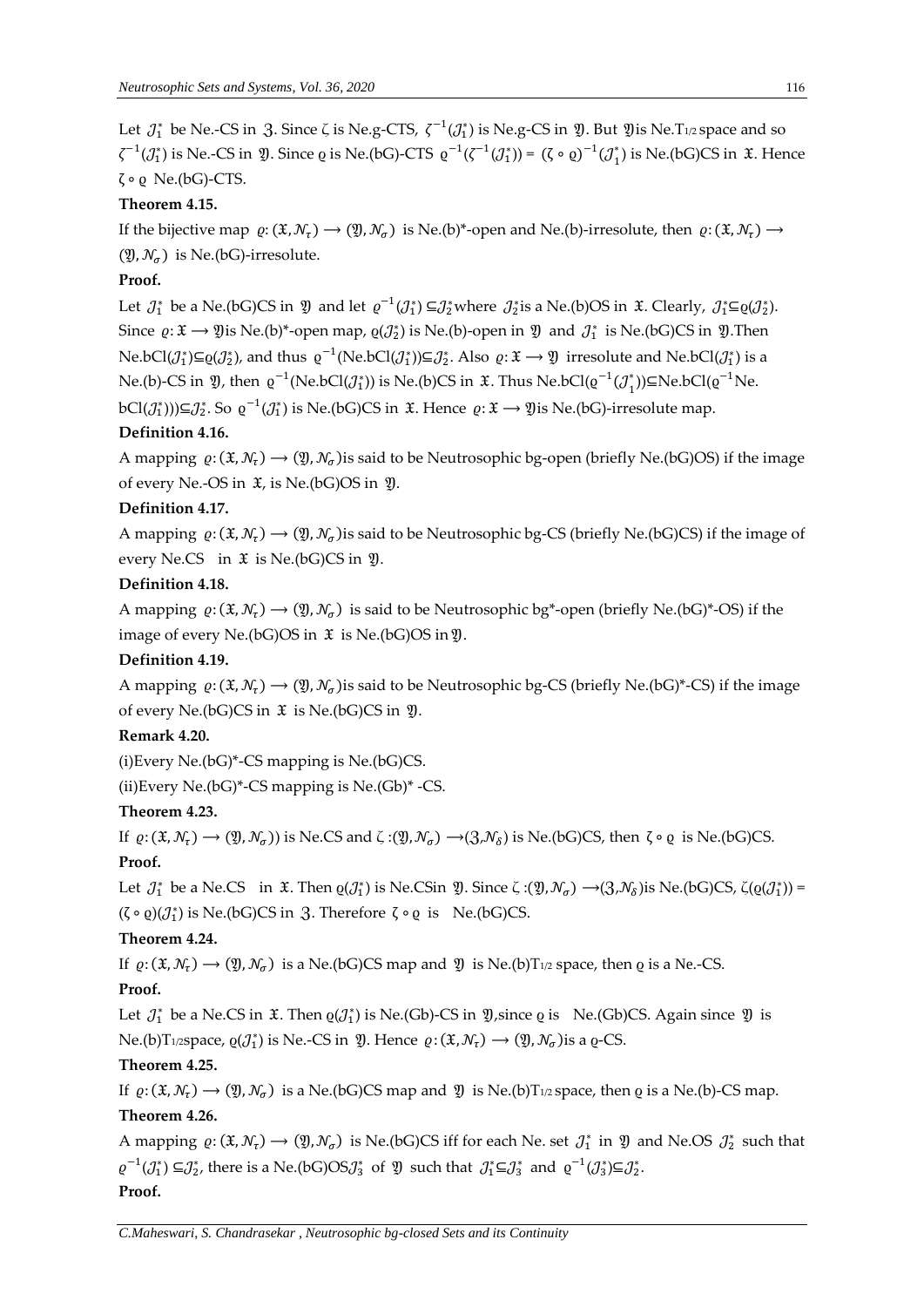Suppose  $\rho$  is Ne.(bG)CS map. Let  $\mathcal{J}_1^*$  be a Ne. set of  $\mathfrak{F},$  and  $\mathcal{J}_2^*$ be an Ne.OS of  $\mathfrak{X}$ , such that  $\varrho^{-1}(\mathcal{J}_1^*)$ ⊆ $\mathcal{J}_2^*$ . Then  $\mathcal{J}_3^*$ = $(\mathcal{J}_2^{*c})^c$ is a Ne.(bG)OS in  $\mathfrak{F}$  such that  $\mathcal{J}_1^*$ ⊆ $\mathcal{J}_3^*$ and  $\varrho^{-1}(\mathcal{J}_3^*)$ ⊆ $\mathcal{J}_2^*$ .

Conversely, suppose that  $\mathfrak F$  is a Ne.CS of X. Then  $\varrho^{-1}((\varrho\,(\mathfrak F))^c)\subseteq\mathfrak F^c$ , and  $\mathfrak F^c$ , is Ne.OS. By hypothesis, there is a Ne.(bG)OS  $J_3^*$  of  $\mathfrak Y$  such that  $(\varrho \in \mathfrak F)^c \subseteq J_3^*$  and  $\varrho^{-1}(J_3^*) \subseteq \mathfrak F^c$ . Therefore

 $\mathfrak{F}\subseteq\left(\varrho^{-1}\left(\mathcal{J}_3^*\right)\right)^c$ Hence  $\mathcal{J}_3^{*c} \subseteq \varrho(\mathcal{J}_3^*) \subseteq \varrho\left(\varrho^{-1}(\mathcal{J}_3^*)\right)^c$  $\subseteq$   $\mathcal{J}_3^{*c}$ , which implies  $\varrho(\mathfrak{F}) = \mathcal{J}_3^{*c}$ . Since  $\mathcal{J}_3^{*c}$  is

Ne.(bG)CS,  $\rho$ ( $\tilde{y}$ ) is Ne.(bG)CS and thus  $\rho$  is a Ne.(bG)CS map.

# **Theorem 4.27.**

If  $\varrho: (\mathfrak{X}, \mathcal{N}_\tau) \to (\mathfrak{Y}, \mathcal{N}_\sigma)$  and  $\zeta: (\mathfrak{Y}, \mathcal{N}_\sigma) \to (\mathfrak{Z}, \mathcal{N}_\delta)$  are Ne.(bG)CS maps and  $\mathfrak{Y}$  is Ne.(b)T<sub>1/2</sub> space, then  $\zeta \circ \varrho : \mathfrak{X} \to \mathfrak{Z}$  is Ne.(bG)CS.

**Proof.**Let  $\mathcal{J}_1^*$  be a Ne.-CS in  $\mathfrak{X}$ . Since  $\varrho: (\mathfrak{X}, \mathcal{N}_\tau) \to (\mathfrak{Y}, \mathcal{N}_\sigma)$  is Ne.(bG)CS,  $\varrho(\mathcal{J}_1^*)$  is Ne.(bG)CS in  $\mathfrak{F}$ . Now ξ is Ne.(b)T1/2space, so  $\varrho(\mathcal{J}_1^*)$  is Ne.-CS in ξ. Also ζ :  $\mathfrak{Y} \to 3$  is Ne.(bG)CS, ζ( $\varrho(\mathcal{J}_1^*)$ ) = (ζ ο  $\varrho$ )( $(\mathcal{J}_1^*)$  is Ne.(bG)CS in 3. Therefore  $\zeta \circ \varrho$  is Ne.(bG)CS.

**Theorem 4.28.**If  $\mathcal{J}_1^*$  is Ne.(bG)CS in  $\mathfrak{X}$  and  $\varrho: \mathfrak{X} \to \mathfrak{Y}$  is bijective, Ne.(b)-irresolute and Ne.(bG)CS, then  $\varrho(\mathcal{J}_1^*)$  is Ne.(bG)CS in  $\mathfrak{Y}$ .

# **Proof.**

Let  $\varrho(\mathcal{J}_1^*)\subseteq\mathcal{J}_2^*$  where  $\mathcal{J}_2^*$  is Ne.(b)OS in  $\mathfrak{F}$ . Since  $\varrho$  is Ne.(b)irresolute, $\varrho^{-1}(\mathcal{J}_2^*)$  is Ne.(b)OS containing  $\mathcal{J}_1^*$ . Hence Ne.bCl $(\mathcal{J}_1^*) \subseteq \varrho^{-1}(\mathcal{J}_2^*)$  as  $\mathcal{J}_1^*$  is Ne.(bG)CS. Since  $\varrho$  is Ne.(bG)CS,  $\varrho(Ne.bCl(\mathcal{J}_1^*))$  is Ne.(bG)CS contained in the Ne.(b)OS  $\mathcal{J}_2^*$ , which implies Ne.bCl( $\varrho(Ne.bCl(\mathcal{J}_1^*))$ )  $\subseteq \mathcal{J}_2^*$ and hence Ne.bCl( $\varrho(\mathcal{J}_1^*)$ )⊆ $\mathcal{J}_2^*$ . So  $\varrho(\mathcal{J}_1^*)$  is Ne.(bG)CS in §.

# **Theorem 4.29.**

If  $\varrho: (\mathfrak{X}, \mathcal{N}_\tau) \to (\mathfrak{Y}, \mathcal{N}_\sigma)$  is Ne.(bG)CS and  $\zeta: (\mathfrak{Y}, \mathcal{N}_\sigma) \to (\mathfrak{Z}, \mathcal{N}_\delta)$ is Ne.(bG)\*-CS, then  $\zeta \circ \varrho$  is Ne.(bG) -CS.

**Proof.**Let  $\mathcal{J}_1^*$  be Ne.CS in  $\mathfrak{X}$ . Then  $\varrho(\mathcal{J}_1^*)$  is Ne.(bG)CS in  $\mathfrak{Y}$ .Since  $\zeta$  :( $\mathfrak{Y}, \mathcal{N}_\sigma$ )  $\rightarrow$ ( $\mathfrak{Z}, \mathcal{N}_\delta$ )is Ne.(bG)\*-CS. Thus  $\zeta(\varrho(\mathcal{J}_1^*)) = (\zeta \circ \varrho)(\mathcal{J}_1^*)$  is Ne.(bG)CS in 3. Therefore  $\zeta \circ \varrho$  is Ne.(bG)CS.If  $\varrho: (\mathfrak{X}, \mathcal{N}_\tau) \longrightarrow$  $(2\text{I}, \mathcal{N}_{\sigma})$  and  $\zeta$  : $(2\text{I}, \mathcal{N}_{\sigma}) \rightarrow (3\text{I}, \mathcal{N}_{\delta})$  are Ne.(bG)\*CS maps, then  $\zeta \circ \varrho$ :  $\mathfrak{X} \rightarrow 3$  is Ne.(bG)\*CS.

# **Theorem 4.30.**

Let  $\varrho: (\mathfrak{X}, \mathcal{N}_\tau) \to (\mathfrak{Y}, \mathcal{N}_\sigma)$ ,  $\zeta: (\mathfrak{Y}, \mathcal{N}_\sigma) \to (\mathfrak{Z}, \mathcal{N}_\delta)$ be two maps such that  $\zeta \circ \varrho: \mathfrak{X} \to \mathfrak{Z}$  is Ne.(bG)CS. (i) If  $\varrho$  is Ne.-CTS and surjective, then  $\zeta$  is Ne.(bG)CS.

(ii) If  $\zeta$  is Ne.(bG)-irresolute and injective, then  $\varrho$  is Ne.(bG)CS.

# **Proof.**

(i). Let  $\mathfrak F$  be Ne.CS in  $\mathfrak Y$ . Then  $\varrho^{-1}(\mathfrak F)$  is Ne.CS in  $\mathfrak X$ ,as  $\varrho$  is Ne.-CTS. Since  $\zeta \circ \varrho$  is Ne.(bG)CS map and  $\varrho$  is  $\varrho$  surjective,(  $\zeta \circ \varrho) (\varrho^{-1}(\mathfrak{F})) = \zeta(\mathfrak{F})$  is Ne.(bG)CS in  $\vartheta$ . Hence  $\zeta : \mathfrak{Y} \to \vartheta$  is Ne.(bG)CS.

(ii).Let  $\tilde{y}$  be a Ne. CS in  $\tilde{x}$ . Then  $(\zeta \circ \varrho)(\tilde{y})$  is Ne.(bG)CS in  $\tilde{y}$ . Since  $\zeta$  is Ne.(bG)-irresolute and injective  $\zeta^{-1}(\zeta \circ \varrho)(\mathfrak{F})$  =  $\varrho(\mathfrak{F})$  is Ne.(bG)CS in  $\mathfrak{Y}$ . Hence  $\varrho$  is a Ne.(bG)CS.

# **Theorem 4.31.**

Let  $\varrho: (\mathfrak{X}, \mathcal{N}_\tau) \to (\mathfrak{Y}, \mathcal{N}_\sigma)$ ,  $\zeta: (\mathfrak{Y}, \mathcal{N}_\sigma) \to (\mathfrak{Z}, \mathcal{N}_\delta)$ be two maps such that  $\zeta \circ \varrho : \mathfrak{X} \to \mathfrak{Z}$  is Ne.(bG)\*CS map.

(i) If  $\rho$  is Ne.(bG)-CTS and surjective, then  $\zeta$  is Ne.(bG)CS.

(ii) If  $\zeta$  is Ne.(bG)-irresolute and injective, then  $\varrho$  is Ne.(bG)\*-CS.

**Theorem 4.32.**Let  $\varrho: (\mathfrak{X}, \mathcal{N}_\tau) \to (\mathfrak{Y}, \mathcal{N}_\sigma)$  then the following statements are equivalent

(i)  $\rho$  is Ne.(bG)-irresolute.

(ii) for every Ne.(bG)CS  $\mathcal{J}_1^*$  in  $\mathfrak{Y}, \varrho^{-1}(\mathcal{J}_1^*)$  is Ne.(bG)CS in  $\mathfrak{X}$ .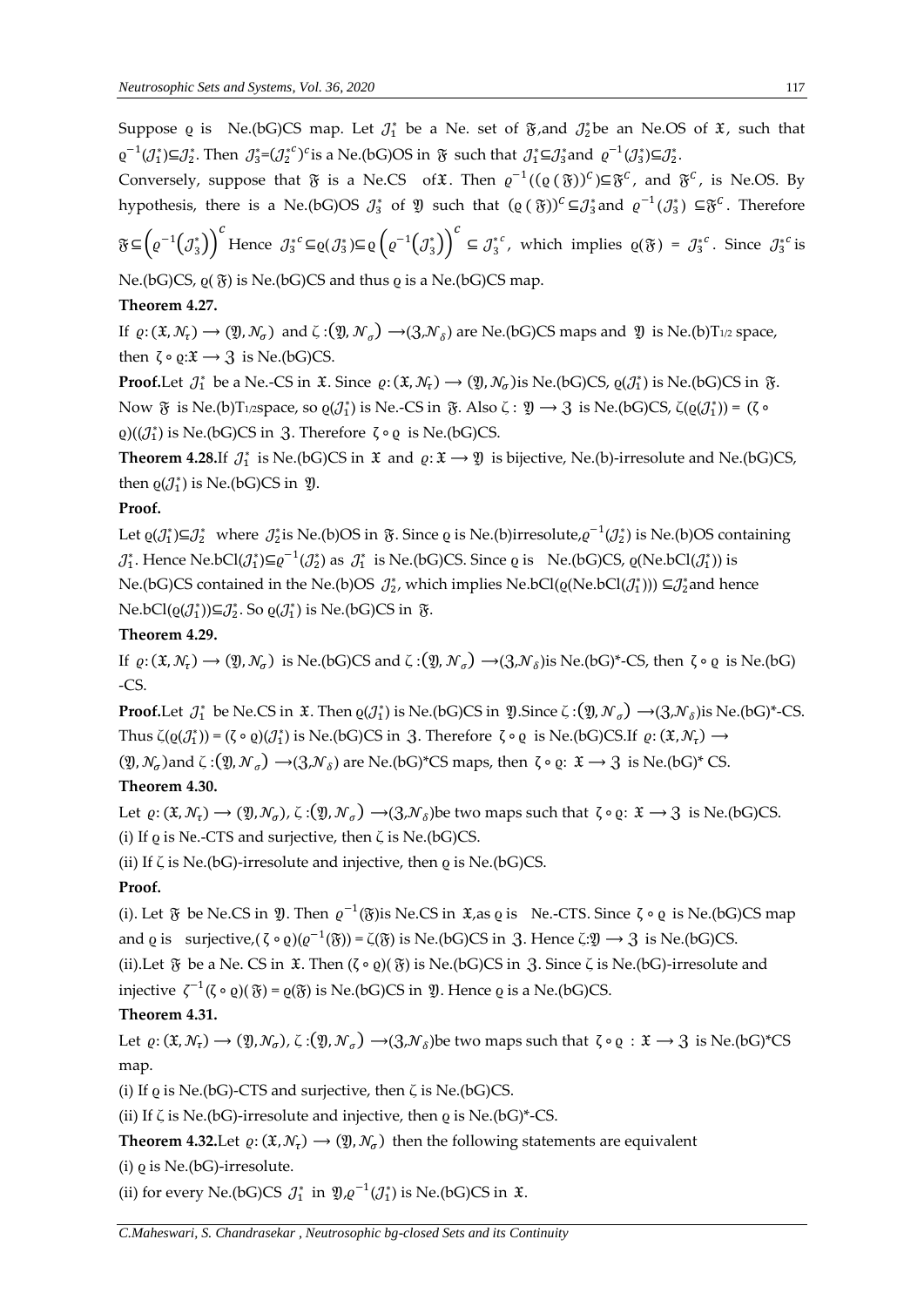#### **Proof**.(i)⇒ (ii)Obvious.

(ii)⇒(i) Let  $\mathcal{J}_1^*$ is a Ne.(bG)CS in  $\mathfrak Y$  which implies  $\mathcal{J}_1^{*c}$ , is Ne.(bG)OS in  $\mathfrak Y$ .  $\varrho^{-1}(\mathcal{J}_1^{*c})$  is Ne.(bG)-open in  $\mathfrak X$  implies  $\varrho^{-1}(\mathcal J_1^*)$ is Ne.(bG)CS in  $\mathfrak X$ .Hence  $\varrho$  is Ne.(bG)-irresolute.

Neutrosophic bg- homeomorphism and Neutrosophic bg\*-homeomorphism are defined as follows. **Definition 4.33**.

A mapping  $\varrho: (\mathfrak{X}, \mathcal{N}_\tau) \to (\mathfrak{Y}, \mathcal{N}_\sigma)$  is called Neutrosophic bg-homeomorphism (briefly

Ne.(b)-homeomorphism) if  $\varrho$  and  $\varrho^{-1}\,$  are Ne.(bG)CTS.

#### **Definition 4.34.**

A mapping  $\varrho: (\mathfrak{X}, \mathcal{N}_\tau) \to (\mathfrak{Y}, \mathcal{N}_\sigma)$ is called Neutrosophic bg\*-homeomorphism (briefly Ne.(bG)\*-homeomorphism) if  $\varrho$  and  $\varrho^{-1}$ are Ne.(bG)irresolute.

#### **Theorem 4.35**.

Every Ne.-homeomorphism is Ne.(bG)-homeomorphism.

The converse of the above theorem need not be true as seen from the following example.

# **Example 4.36.**

Let  $\mathfrak{X} = \{j_1, j_2\} = \mathfrak{Y}, \mathcal{N}_{\tau} = \{0, \mathcal{J}_{1}^*, 1\}, \text{ is a N.T.}$  on  $\mathfrak{X}, \mathcal{N}_{\sigma} = \{0, \mathcal{J}_{2}^*, 1\}$  on  $\mathfrak{Y},$ Then Neutrosophic sets

$$
\mathcal{J}_1^* = \langle \mathbf{x}, \left( \frac{10}{10}, \frac{5}{10}, \frac{0}{10} \right), \left( \frac{8}{10}, \frac{5}{10}, \frac{2}{10} \right) \rangle,
$$

$$
\mathcal{J}_2^* = \langle x, \left(\frac{3}{10}, \frac{5}{10}, \frac{7}{10}\right), \left(\frac{6}{10}, \frac{6}{10}, \frac{4}{10}\right) \rangle \text{ and } \mathcal{J}_3^* = \langle x, \left(\frac{4}{10}, \frac{5}{10}, \frac{6}{10}\right), \left(\frac{6}{10}, \frac{5}{10}, \frac{4}{10}\right) \rangle
$$

Define mapping  $\varrho: (\mathfrak{X}, \mathcal{N}_\tau) \to (\mathfrak{Y}, \mathcal{N}_\sigma)$  by  $\varrho(j_1)=j_1$  and  $\varrho(j_2)=j_2$ 

Then *Q* is Ne.(bG)-homeomorphism but not Ne.-homeomorphism

#### **Theorem 4.37.**

Every Ne.(bG)\*-homeomorphism is Ne.(bG)- homeomorphism.

#### **Proof.**

Let  $\varrho: (\mathfrak{X}, \mathcal{N}_\tau) \to (\mathfrak{Y}, \mathcal{N}_\sigma)$  be Ne.(Gb)\*-homeomorphism. Then  $\varrho$  and  $\varrho^{-1}$  are Ne.(bG)-irresolute mappings. By theorem 4.7  $\varrho$  and  $\varrho^{-1}$  are Ne.(bG)-CTS. Hence  $\varrho: (\mathfrak{X}, \mathcal{N}_\tau) \to (\mathfrak{Y}, \mathcal{N}_\sigma)$  is Ne.(bG)-homeomorphism.

#### **Theorem 4.38.**

If  $\varrho: (\mathfrak{X}, \mathcal{N}_\tau) \longrightarrow (\mathfrak{Y}, \mathcal{N}_\sigma)$  is Ne.(bG)-homeomorphism and

 $\zeta$  :( $\mathfrak{Y}, \mathcal{N}_{\sigma}$ )  $\rightarrow$ (3, $\mathcal{N}_{\delta}$ ) is Ne.(bG)-homeomorphism and  $\mathfrak{Y}$  is Ne.(b)T<sub>1/2</sub> space,

then  $\zeta \circ \varrho$ :  $\mathfrak{X} \to \mathfrak{Z}$  is Ne.(bG)-homeomorphism.

# **Proof.**

To show that  $\zeta \circ \varrho$  and  $(\zeta \circ \varrho)^{-1}$  are Ne.(bG)- CTS. Let  $\mathcal{J}_1^*$  be a Ne.OS in 3. Since  $\zeta: \mathfrak{Y} \to 3$  is Ne.(bG)- CTS,  $\zeta^{-1}(\mathcal{J}_1^*)$  is Ne.(bG)open in  $\mathfrak{Y}$ . Then  $\zeta^{-1}(\mathcal{J}_1^*)$  is a Ne.-open in  $\mathfrak{Y}$ as  $\mathfrak{Y}$  is Ne.(b)T<sub>1/2</sub> space. Also since  $\varrho : \mathfrak{X} \to \mathfrak{Y}$  is Ne.(bG)- CTS,  $\varrho^{-1}(\zeta^{-1}(\mathcal{J}_1^*)) = (\zeta \circ \varrho)^{-1}(\mathcal{J}_1^*)$  is Ne.(bG)-open in  $\mathfrak{X}$ . Therefore  $\zeta \circ \varrho$  is Ne.(bG) CTS. Again, let  $\mathcal{J}_1^*$  be a Ne.OS in  $\mathfrak{X}$ . Since  $\varrho^{-1} : \mathfrak{Y} \to \mathfrak{X}$  is Ne.(bG)- CTS,  $(\varrho^{-1})^{-1}(\mathcal{J}_1^*) = \varrho(\mathcal{J}_1^*)$  is Ne.(bG)OS in  $\mathfrak{Y}$ . And so  $\varrho(\mathcal{J}_1^*)$  is Ne.-open in  $\mathfrak{Y}$  since  $\mathfrak{Y}$  is Ne.(b)T<sub>1/2</sub> space. Also since  $\zeta^{-1}:\mathfrak{Z}\to\mathfrak{Y}$  is Ne.(bG)-CTS,  $(\zeta^{-1})^{-1}(\varrho(\mathcal{J}_1^*))=\zeta(\varrho(\mathcal{J}_1^*))=(\zeta\circ\varrho)(\mathcal{J}_1^*)$  is Ne.(bG)-open in  $\mathfrak{Z}$ . Therefore  $((\zeta \circ \varrho)^{-1})^{-1}(\mathcal{J}_1^*) = (\zeta \circ \varrho)(\mathcal{J}_1^*)$  is Ne.(bG)OS in 3. Hence  $(\zeta \circ \varrho)^{-1}$  is Ne.(bG) - CTS. Thus ζ ∘ ϱ is Ne.(bG) - homeomorphism.

#### **Funding: This research received no external funding.**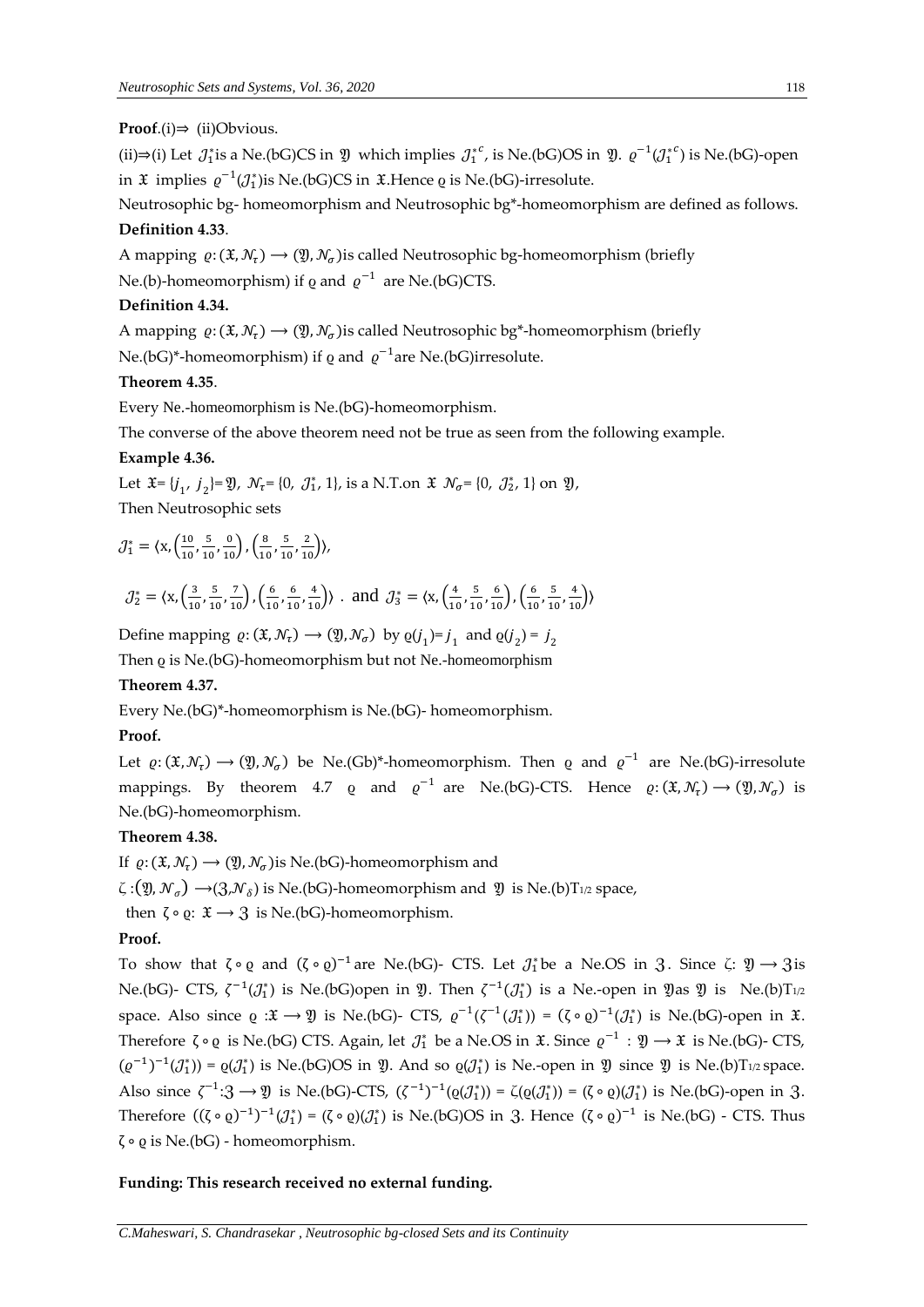# **Acknowledgments: The authors are highly grateful to the Referees for their constructive suggestions.**

#### **Conflicts of Interest: The authors declare no conflict of interest**

#### **References**

- [1] Abdel-Basset, M., Gamal, A., Son, L. H., & Smarandache, F. (2020). A Bipolar Neutrosophic Multi Criteria Decision Making Framework for Professional Selection. Applied Sciences, 10(4), 1202.
- [2] Abdel-Basset, M., Mohamed, R., Zaied, A. E. N. H., Gamal, A., & Smarandache, F. (2020). Solving the supply chain problem using the best-worst method based on a novel Plithogenic model. In Optimization Theory Based on Neutrosophic and Plithogenic Sets (pp. 1-19). Academic Press.
- [3] Abdel-Basset, Mohamed, et al. "An integrated plithogenic MCDM approach for financial performance evaluation of manufacturing industries." Risk Management (2020): 1-27.
- [4] Abdel-Basst, M., Mohamed, R., & Elhoseny, M. (2020). A novel framework to evaluate innovation value proposition for smart product-service systems. Environmental Technology & Innovation, 101036.
- [5] Abdel-Basst, Mohamed, Rehab Mohamed, and Mohamed Elhoseny. "<? covid19?> A model for the effective COVID-19 identification in uncertainty environment using primary symptoms and CT scans." Health Informatics Journal (2020): 1460458220952918.
- [6] K.Atanassov, Intuitionistic fuzzy sets, Fuzzy Sets and Systems 20,87-94. (1986)
- [7] I. Arokiarani, R. Dhavaseelan, S. Jafari, M. Parimala: [On Some New Notions and Functions](http://fs.unm.edu/NSS/OnSomeNewNotionsAndFunctionsInNeutrosophic.pdf)  [in Neutrosophic Topological Spaces,](http://fs.unm.edu/NSS/OnSomeNewNotionsAndFunctionsInNeutrosophic.pdf) *Neutrosophic Sets and Systems*, Vol. 16 **(2017),** pp. 16-19. [doi.org/10.5281/zenodo.831915.](https://doi.org/10.5281/zenodo.831915)
- [8] A. Atkinswestley S. Chandrasekar, Neutrosophic Weakly G∗-closed sets, Advances in Mathematics: Scientific Journal 9 (2020), no.5, 2853–2861.
- [9] V. Banupriya S.Chandrasekar: [Neutrosophic αgs Continuity and Neutrosophic αgs](http://fs.unm.edu/NSS/NeutrosophicContinuity.pdf)  [Irresolute Maps,](http://fs.unm.edu/NSS/NeutrosophicContinuity.pdf) *Neutrosophic Sets and Systems,* vol. 28, **2019,** pp. 162-170. DOI: [10.5281/zenodo.3382531](https://zenodo.org/record/3382531#.XWpDA3uxXIU)
- [10] R.Dhavaseelan, and S.Jafari., Generalized Neutrosophic closed sets, *New trends in Neutrosophic theory and applications ,* Volume II,261-273,(2018). DOI: [10.5281/zenodo.3275578](https://zenodo.org/record/3275578)
- [11] R.Dhavaseelan, S.Jafari, and Hanifpage.md.: Neutrosophic generalized  $\alpha$ -contra-continuity, *creat. math. inform.* 27, no.2, 133 - 139,(2018)
- [12] FlorentinSmarandache.:, Neutrosophic and NeutrosophicLogic, *First International Conference* On Neutrosophic, Neutrosophic Logic, Set, Probability, and Statistics University of New Mexico, Gallup, NM 87301, USA, *smarand@unm.edu*,(2002)
- [13] FloretinSmarandache.:, Neutrosophic Set: A Generalization of Intuitionistic Fuzzy set, *Journal of Defense Resources Management*1,107-114,(2010).
- [14] P.Ishwarya, and K.Bageerathi., OnNeutrosophicsemiopen sets in Neutrosophic topological spaces, *International Jour. Of Math. Trends and Tech.* , 214-223,(2016).